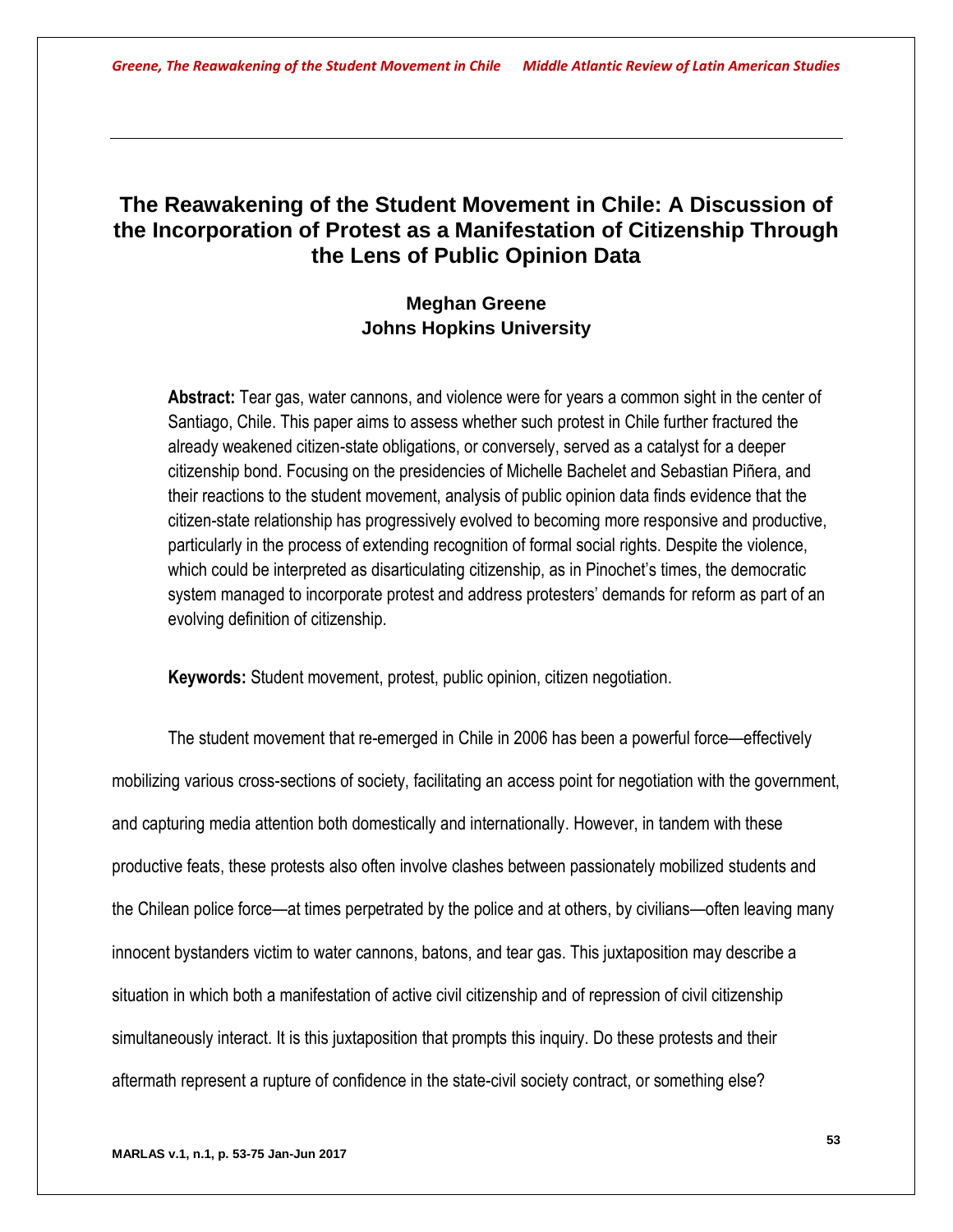This research evaluates the relationship between the ongoing evolution of citizenship and the use and support of protest by empirically testing the evolution of public opinion on the bonds of citizenship and democracy using data from public opinion polls. Ruptures of trust in the citizenship bond, as noted in the perceptions and opinions of the masses, that are precipitated by and through protest and its, at times violent, aftermath may signal a fracturing of democracy-in-practice and may precipitate further and deeper clashes. Because of the frequency of confrontations between citizens and police in the streets of protest, understanding the associated evolution of public opinion of the government surrounding periods of mass movement is central.

The following concepts are central to this discussion. First, protest, as led by the student movement in Chile in 2006 and 2011, is not an attempt to break with the current political system nor a non-formal or radical *attempt* to disengage from citizenship, but rather, a manifestation of active involvement, demanding progress in an outdated format of citizenship. This can be described by tracking public opinion of respect for government institutions, confidence in the system, preference for democracy, and so on, where if preference for and confidence in the "system" as defined through public opinion data outlasts, improves, or leads to direct interaction between key stakeholders during periods of protest, then protest may indeed serve as a mechanism of productive contact between people and government (i.e., manifestation of citizenship). Moreover, in these instances, protest is productive rather than indicative of a desire to disengage or oust the current system completely. Furthermore, the eventual, although sometimes partial, incorporation of the banners of protest into formal politics signals that mass movements can work as a catalyst for a deeper citizenship bond. These notions rest on the assumption that the success of protest to affect citizenship can be assessed by tracking public opinion about the government, the levels of support for protest, and the levels of confidence in the functioning of the current political system. Checking these public opinion data will enable an analysis of the productivity of protest through the question: Did student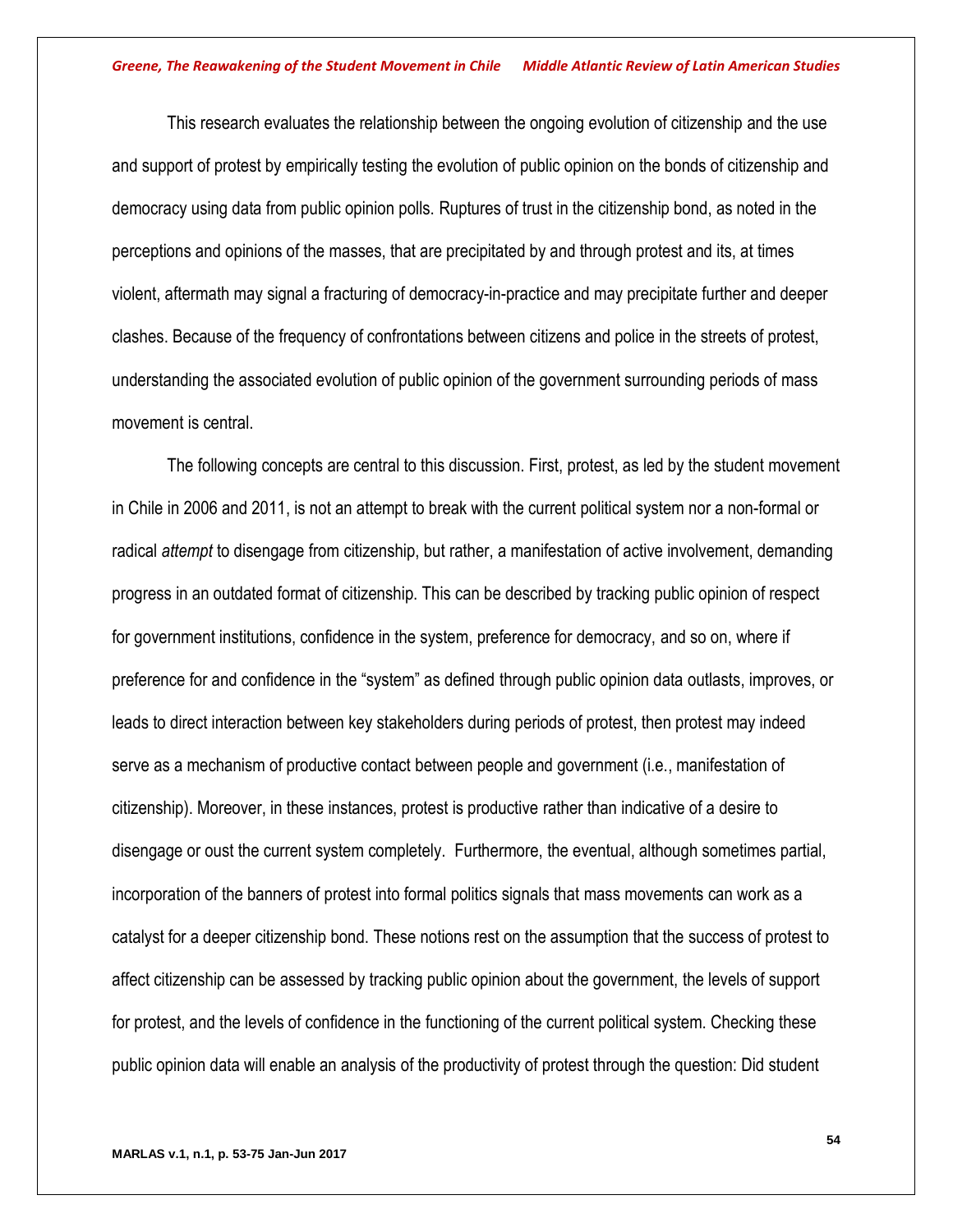protest further fracture already weakened citizen-state obligations, or did protest generate an access point from which civil society and the highest levels of government could cooperate?

The paper starts with a discussion of the central place of protest and particularly of student protest as a driver of social and political change in Latin America. The second section contextualizes the situation in Chile, the development of citizenship relations and the protest climate calling on the background of important political moments such as the coup d'état and the military dictatorship, the popular campaign that brought it down, and the modern day interactions between political leaders—both of the center-left and the center-right—and student activists. The penultimate section presents the empirical strategy followed to assess the role of the student movement statistically through public opinion data and the conclusions that can be drawn thereof. The final section concludes and suggests continuation of and lines for further research.

## **Protest and the Student Movement in Latin America and Chile**

Citizenship can be viewed as the overarching contract between state and society that encapsulates, but is not necessarily exhaustively defined by civil, political and social rights. Following a structure-agent approach<sup>1</sup> to citizenship expansion, the state imposes certain restrictive or expansive categories and levels of citizenship that produce various social identities. Rather than succumbing and maneuvering to self-identify with this state-created identity, the agents of civil society put forward their own demands of rights, reacting in various ways, from passivity to petitioning, from contestation to negotiation. Ultimately, "these responses, in turn, give new state-level initiatives in the formation of citizenship, and so

l

<sup>&</sup>lt;sup>1</sup> Derived from Giddens' Structuration Theory defined in "The Constitution of Society" (1984; cited in van der Ree, 2011). It follows that "the state acts as a structure which imposes a certain formation of citizenship (either expansive or restrictive) that produces certain social identities and meanings for different sectors of the population" but that civil society is not necessarily victim to these identities and can seek to create alternatives through various response-strategies from as mild as passivity to at the other end, contestation (van der Ree, 2011).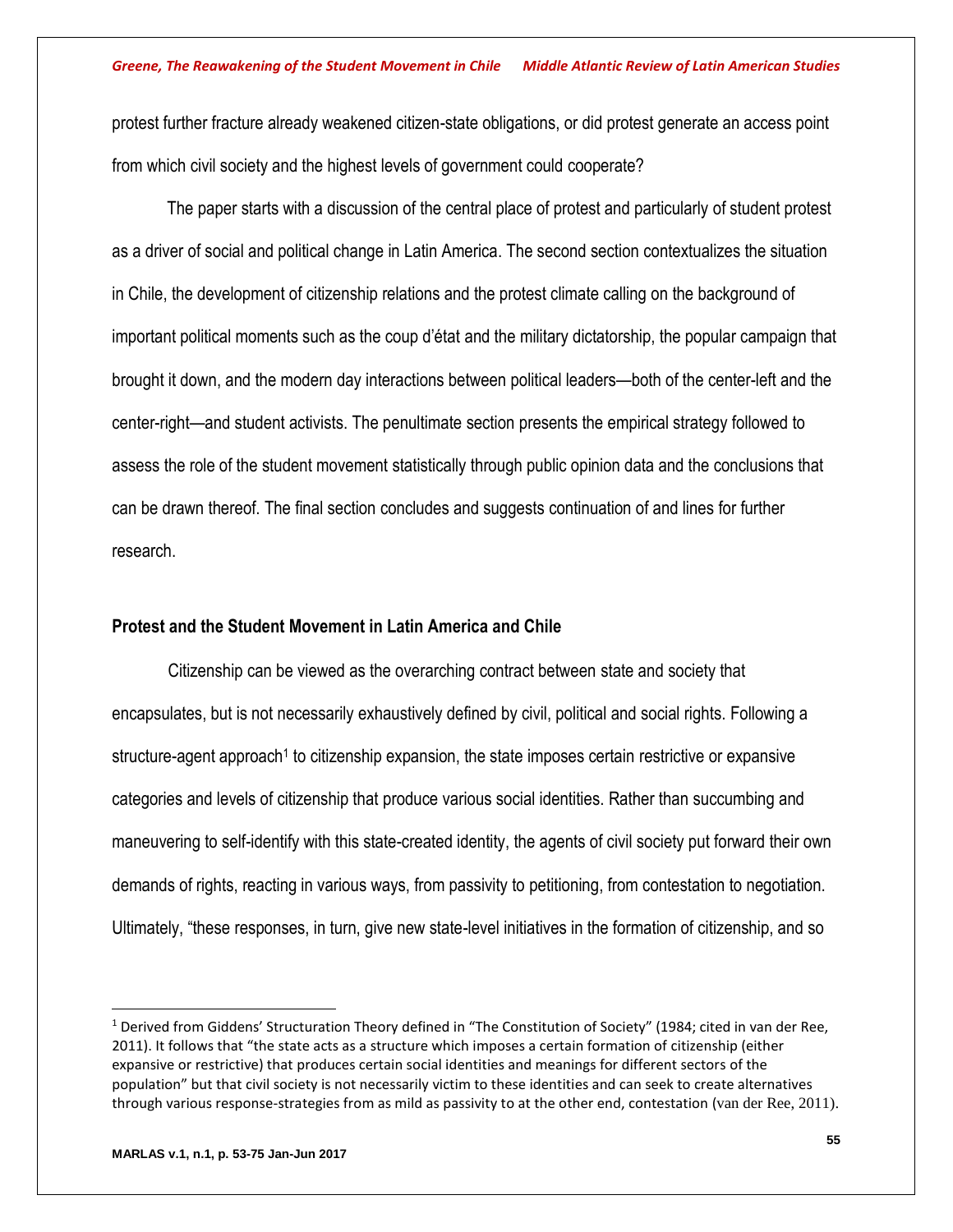the circle continues" (van der Ree 2011: 25). Likewise, Foweraker and Landman (1997) argue that civil and political rights are a measure of power that are continually used to develop a multitude of movements in which citizens organize to defend their own interests and identities. Following this approach, it may be argued that there is a mutual interaction between social movements and citizenship rights in that the very struggle defines these rights and enable citizenship to be defined and known (Moseley & Layton 2013: 2). Through such movements, it is argued, citizens "define freedoms that the state cannot invade" (Foweraker & Landman 1997: 15). Ultimately, citizenship, as discussed here, is a constructivist phenomenon, which evolved due to simultaneous and successive interactions between the state and civil actors. This perspective, which is ever-relevant for the Chilean case, can be explicitly followed through the progression of public opinion about the bonds of citizenship and in the interaction between civil society and government personnel facilitated by the outbreak of mass protest—in pickets and changes, symbols and images, and ideally in face-to-face negotiations as well—because of the duality in the roles of the state and of civil society in the outbreak and recognition of protest and the people's plights.

Furthermore, Alcántara (2005) posits that while political citizenship throughout Latin America has been successfully implemented and rather equitably achieved, both formally and in practice, civil and social citizenship have shown a divergent path. Because of this, it is no longer sufficient to assess the quality of citizenship by formal government types. Instead, one must also look to the political experiences of social actors. Indeed, social movements provide an interesting point of departure for the study of citizenship in Chile as social actors seek to "close the gap between the rhetoric and the reality of citizenship…" (Foweraker & Landman 1997: 17).

## **Citizenship Relations in Chile: Historical Trends and Recent Developments**

In the Chilean socio-political fabric, students have traditionally played an important political role and have been encouraged to take part in politics as a component of their university experience, which often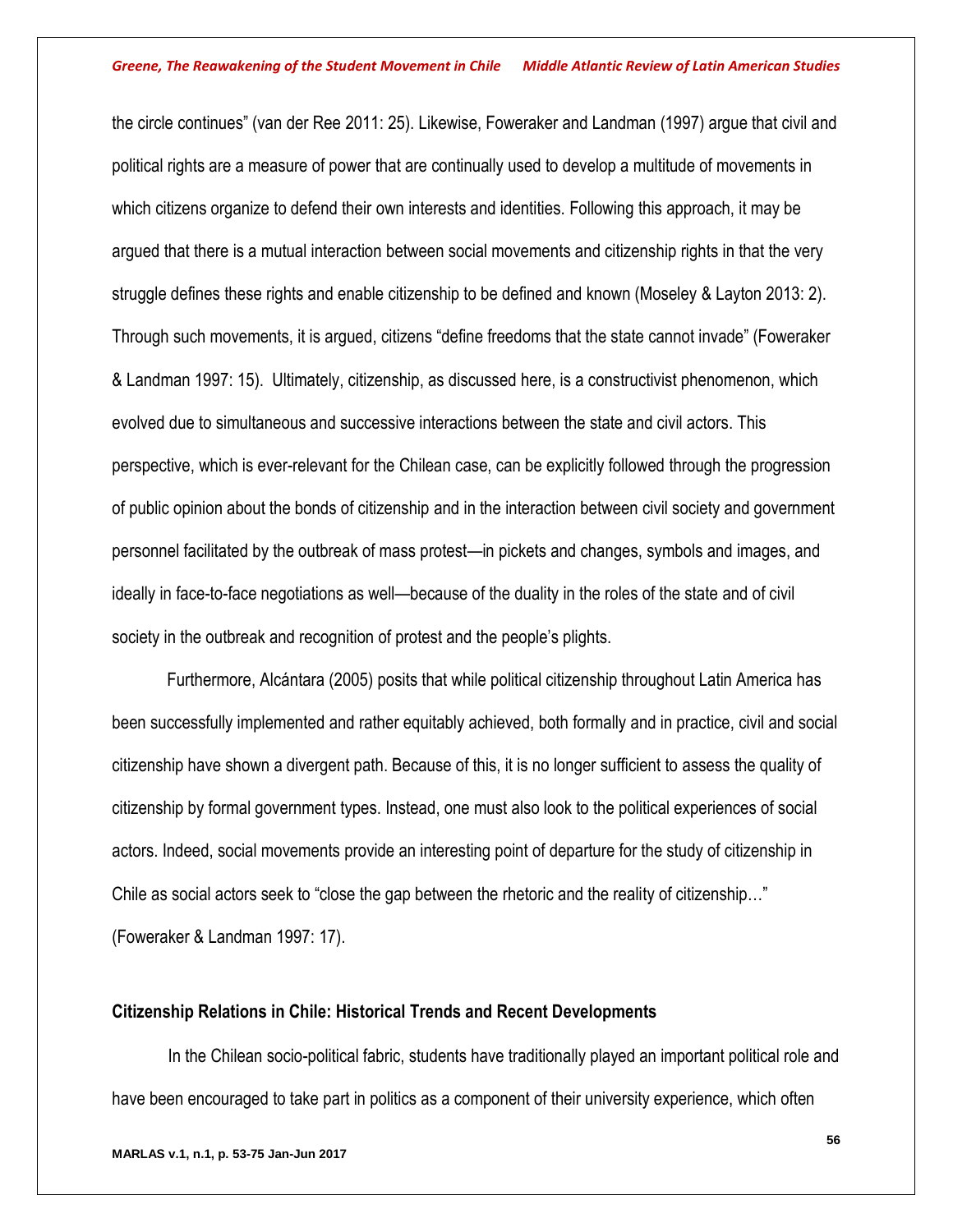includes participation in protest and social movements of varying forms. Furthermore, the university was often deemed to be something exceptional—a "laboratory for democracy," with a unique progressive and correcting mission whose natural regeneration (due to student turnover every four to eight years) provided it with an edge in understanding and adapting to new mores and challenges (Scott 1968; Hennessy 1972; Liebman, 1972; Caviedes 1979). Since the 1920s, students have constituted one of the largest, and in some cases the only firm resistance to authoritarian regimes or democratic governments that were seen as corrupt and inadequate (Avritzer 2013).

The military dictatorship of General Augusto Pinochet in Chile sought to actively demobilize citizens and reduce the ability of voters to shape politics. Due to the scale of repression, many potentially socially active individuals were depoliticized and deterred from political participation (Petras & Veltmeyer, 2011: 79–80; Turner 2013). However, despite this active repression of civil engagement, students managed to continue their activism and ultimately played an important part in the movement that brought an end to this authoritarian period in Chile (Foweraker & Landman, 1997, Figure 5.6.2; Schneider 1995). In the words of Manuel Antonio Garretón, "the most important sociopolitical expression of the crisis inside the regime, which many opposition sectors mistook for a terminal crisis, was the sparking of protest movements… This represented the rebirth of the mass movements and forced the regime to an incipient opening (*apertura*)" (Garretón 2003: 125).

In the 1980s, as the power of the dictatorship began to decline, mass opposition groups organized formally under the campaign of the No, in which, not surprisingly, students played an important role. The "No!" won the plebiscite and democracy was set to return to Chile. However, the transition did not lack complications. Due to the character of the transition, the new administrations were placed in a difficult situation to both mobilize a previously closed society while simultaneously trying to maintain firm order and control. Biekart's analysis of Latin America applies to Chile: "the social movements that recently gave rise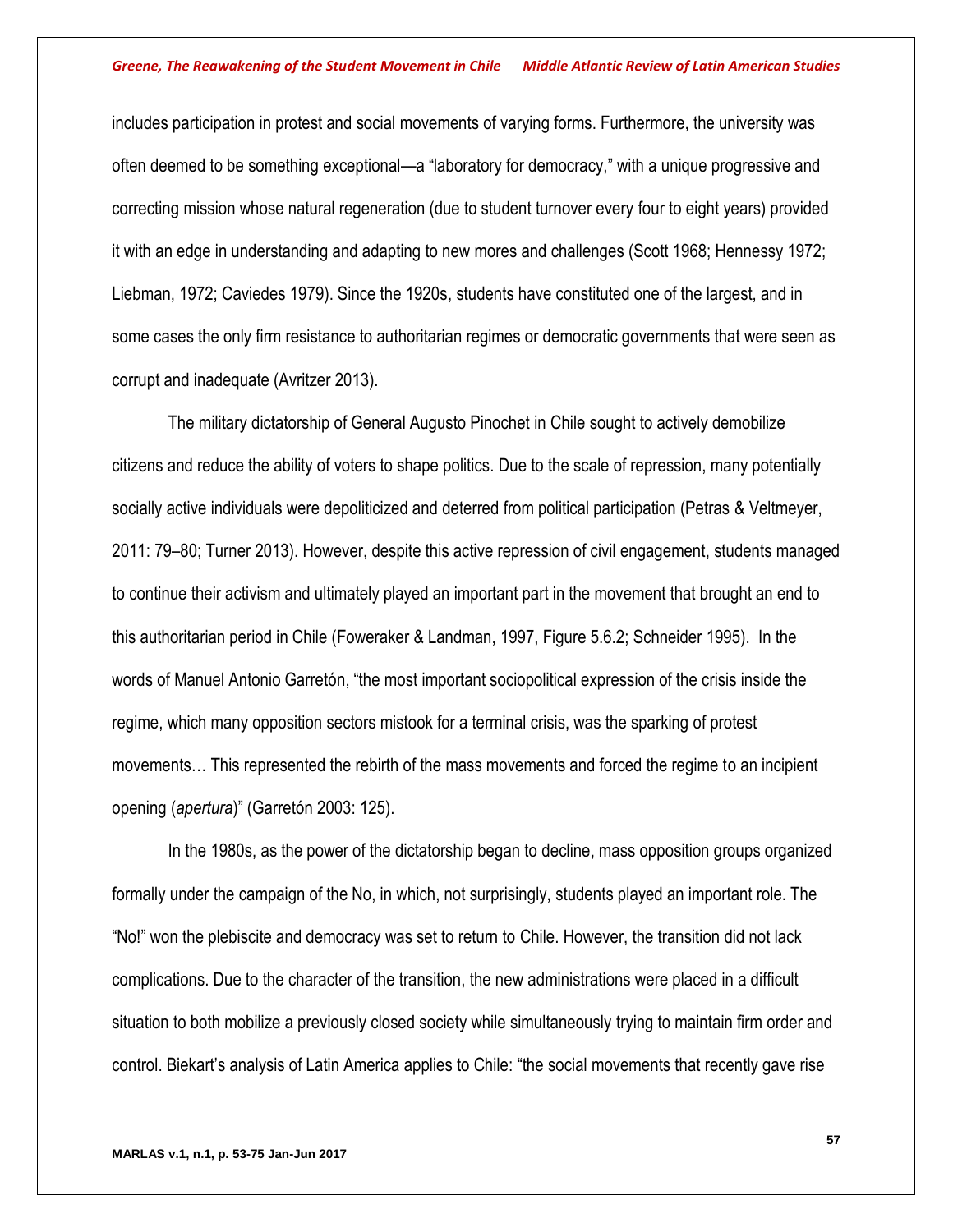to the new progressive governments in Latin America are running the risk of suffering a similar backlash as these new governments will try to co-opt the leaders of these movements and to neutralize their autonomous social power" (Biekart 2005: 90). Following the transition, the Chilean powerholders chose to prefer governability over "political dialectics and popular participation" (van der Ree, 2011: 32; Milanich et al. 2014). Along these lines, and quite ironically, the social forces that organized to help facilitate the democratic transition were in some ways marginalized in the first years of democracy as the general fear of chaos surged throughout the new government and various sectors of the population (Milanich et al. 2014; Sznajder, 2013, p. 413).

Ultimately, in the initial post-dictatorship period, the governments maintained political citizenship in its restored form of electoral democracy, with street manifestations and civil citizenship slowly gaining recognition, and social citizenship largely left in the hands of the state yet limited by to the "ossification" of Chilean politics, economic policy, and extremely persistent income and social inequalities (Garretón 2003; Biekart 2005; Ferretti 2013; Milanich et al. 2014; Schneider 1995: 195; van der Ree 2011: 32; Whitehead 2013: 28). This trend continued until tensions peaked in the past 10 years under the first government of President Michelle Bachelet. The student manifestations broke out in 2006. Dubbed the Penguin Revolution, this wave was unique in that it was largely led by high school students and paved the way for many more street mobilizations in the future. Additionally, the protests signified the official, generational recognition of the failure of the transition-coalition to meet the promises made, and revealed the hold of the authoritarian-made constitutional measures that served as points of contention between the broader social public and all-too-content government circles. As stated by Bakamjian, "having attempted to change these policies through more formal political means in the past, the students believed that a mass uprising was the only method that would gain sufficient government attention… [and their strategy, i.e., protest] suggests that these students, who have grown up entirely under democratic rule, are unsatisfied with the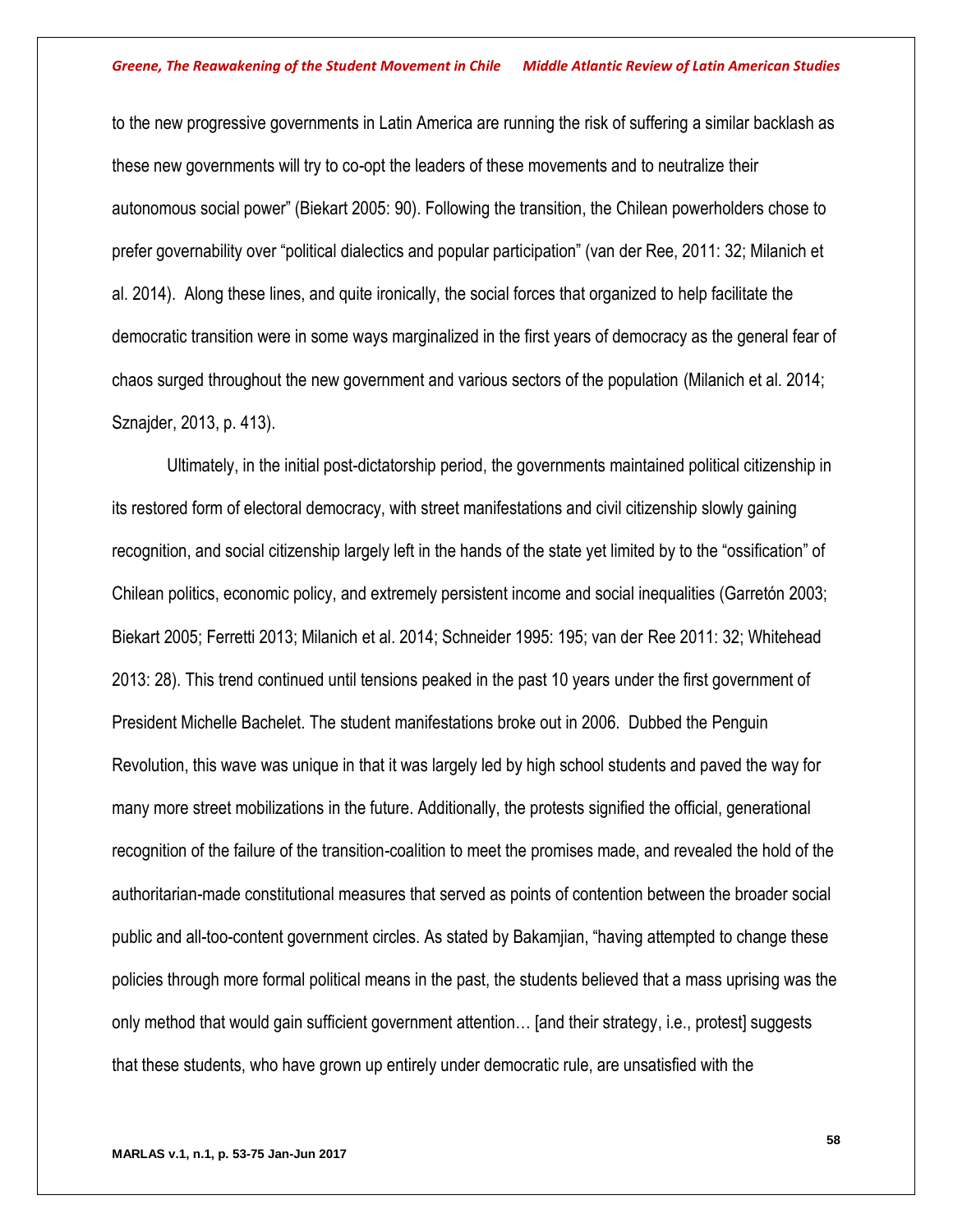effectiveness of traditional channels of democratic representation, and that they feel comfortable" doing so (Bakamjian, 2009: 2–3).

After years of repression of popular public and street participation, Chilean students united under common banners and actively pursued their political and civil rights via the right to assembly, gathering in the streets and revitalizing the tradition of protest and petitioning for the advancement of social citizenship. "The people of Chile have suddenly arisen once again as forceful protagonists and advocates for social change and democratization, after years of silence and underlying trauma that were a legacy of the state terror of the Pinochet years" (McSherry & Molina 2011: 30). As the perceptions of the student protests progressively achieved acceptance, the government still faced the question of how to preserve stability in a highly-polarized society while promoting a re-activation of civil society in the public space and recognizing the student movement and its demands.

Throughout the two administrations of Bachelet and the one of Sebastián Piñera, the student movement served as a catalyst for further, widespread demonstrations and created watershed moments for a true "re-opening" (*apertura*) and acknowledgement of potential areas for citizenship expansion. At the same time, media reports published that denounced the violent repression of protest, to some extent placed pressure on the government to pay greater attention both to the plight of the student movement and to the way in which it is responded to. This created space for protest to serve as a manifestation of citizenship and encouraged formal recognition of the petitions voiced throughout the streets.

In particular, the 2011 student movement protests were larger, demanded more, lasted longer, and achieved wider cross-societal support than the protests five years earlier. As an example of size and reach of that wave of protests, the Marcha de las Marchas carried out in 2014, rallied 25,000 protesters representing 40 different groups. The movement was organized at the university-level, yet mobilized not just university students, but also high school students and multiple other sectors in society (André 2012).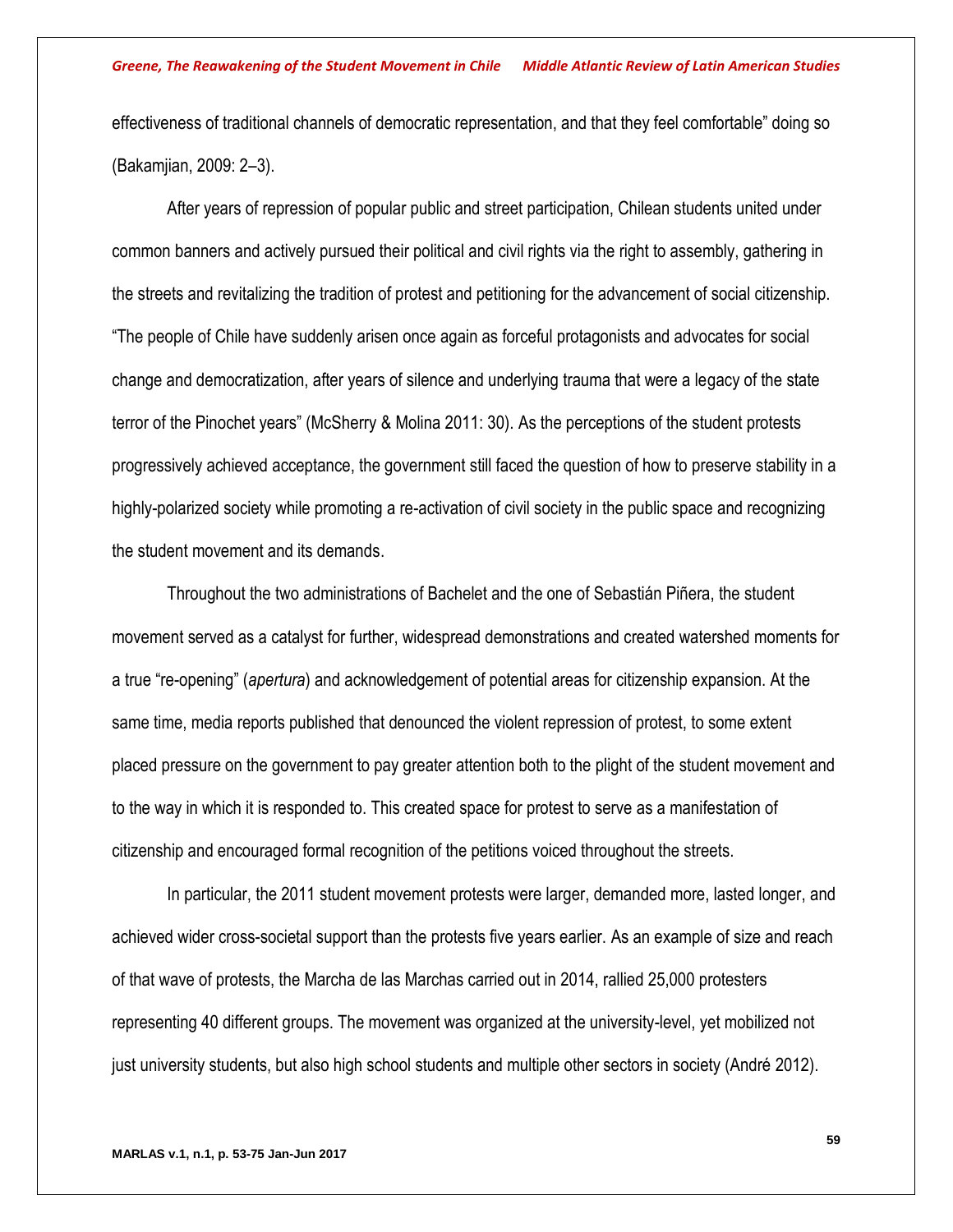Furthermore, as the protests continued and spanned across presidential terms, the student leaders' motivations became proactive rather than reactive, explicitly signaling to President Bachelet at the beginning of her second, non-consecutive term that they were mobilized in order to hold the presidency accountable to the promises that had been made throughout the campaigning period. At the same time, protests began to achieve societal support and deeper citizen-state bonds were created, particularly as the students and the government started to explicitly cooperate. Ultimately, this suggests that throughout the student-led protests, the Chilean conception of formal citizenship was challenged to reincorporate the disenfranchised and heighten the overall activity of "the people" by institutionalizing protest as a form of political participation and by expanding the definition of citizenship to include other group-specific policies, including indigenous rights, inequality, and redistributive policies, to varying degrees of success. While this process has been slow and moderate at best in the grand scheme, the precedent has been set for a continued revitalization of Chilean civil, social, and political society assuming that the government and movement leaders continue to cooperate. In what follows, the research turns to the lens of quantitative data to assess whether protest has indeed been a catalyst for a deeper citizenship bond rather than a rupture of the social contract in Chile as posited through the anecdotal experiences above.

## **Empirical Assessment**

The data used for the empirical assessment comes in two forms: data published and used by Chilean think tanks or previously published works (Geer 2004; Machado et al. 2011; Moseley & Layton 2013; Centro de Estudios Públicos 1996), and raw data (2006–2014 every other year) gathered from the Latin American Public Opinion Project (LAPOP), made available through Vanderbilt University. The LAPOP data was used in order to quantify trends discussed in earlier work and throughout this research, and observational data. The variables were organized in three sets for use in logistic regressions testing for differences between years; namely: 1) a set of variables representing public opinion about the government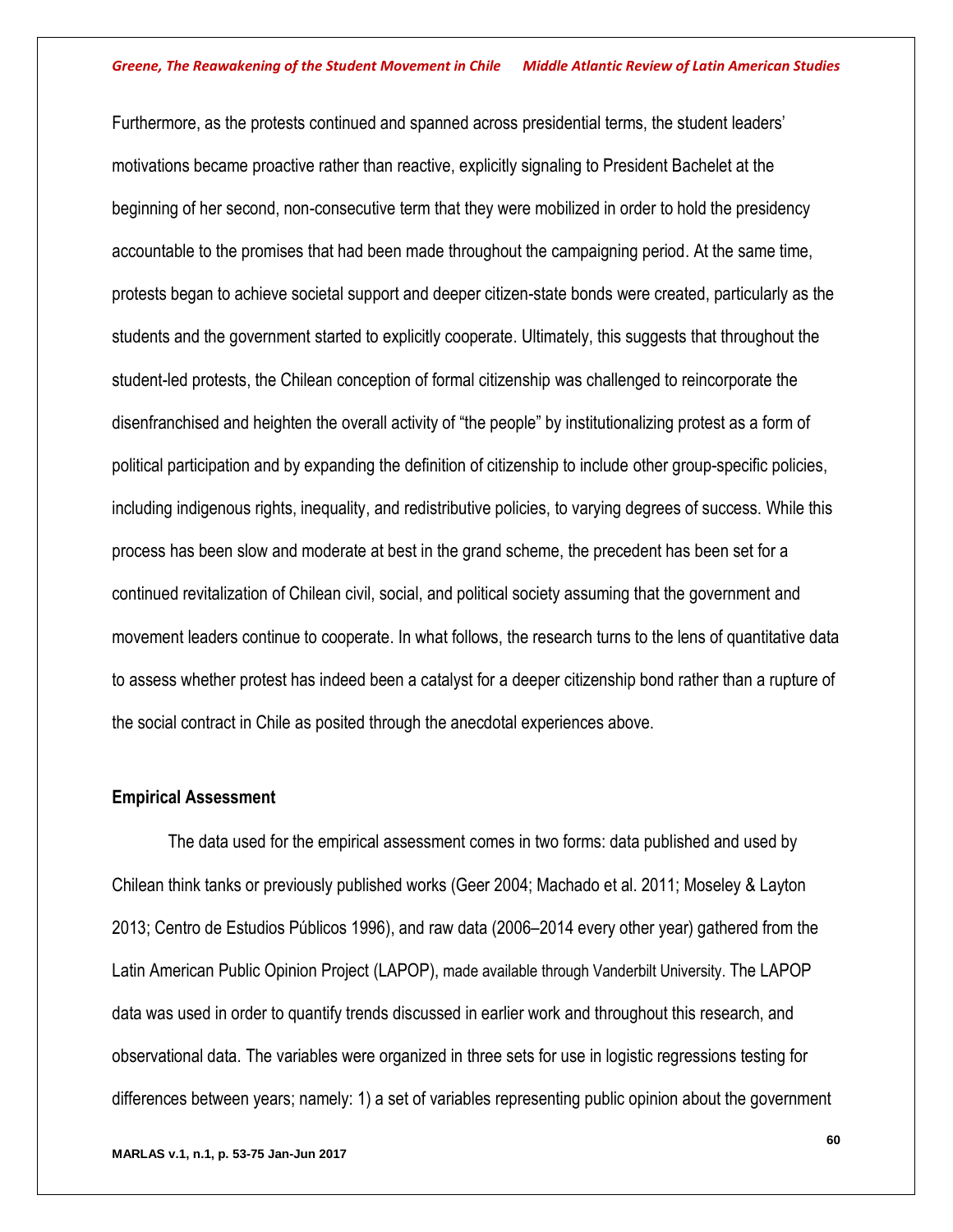and their performance, 2) a set of variables indicating perceptions about specific presidents and their performance in predominantly social and economic areas, and 3) a set of variables representing support for "the people's cause or ideological and cause-specific preferences." The variables were coded to represent the "negative" scenario, that is, poor to very poor public perception of the government and economy, or little to no confidence in governmental institutions and affairs. A coding process was used to represent the "negative" in order to capture and highlight any decline in public opinion about the government in relation to periods of social uprising as a way to identify potential ruptures in opinion about the bonds of citizenship and democracy in the Chilean context. These results were used to test the key hypothesis that public opinion about the government and the bonds of the citizen-state contract were bolstered through the waves of student protest that began in 2006 and again in 2011, which were themselves mass-manifestations of citizenship-in-practice.

The LAPOP polls were chosen because they are systematically recorded, cover a variety of relevant topics to this research and were formulated to target the voting-age population, and therefore those most likely to impact politics in its most formal definition as well as via protest, strikes and mass movement. Respondents were asked a series of questions, and their responses were recorded in categorical ranking-form (typically 1 through 7) or in a single-answer dichotomous format. There were on average 1,530 observations for each variable within each year's dataset between the years 2006 and 2014, where some variables were omitted within one year and others present, or vice versa, which was taken into account throughout the analysis.

The first set of variables that represent public opinion about the overall performance of the government were chosen due to their explicit relationship to a multi-level analysis of the government. This group includes variables that illustrate the confidence individuals had in national politics, the Carabineros and the political parties, as well as the general support for the political system, the respect respondents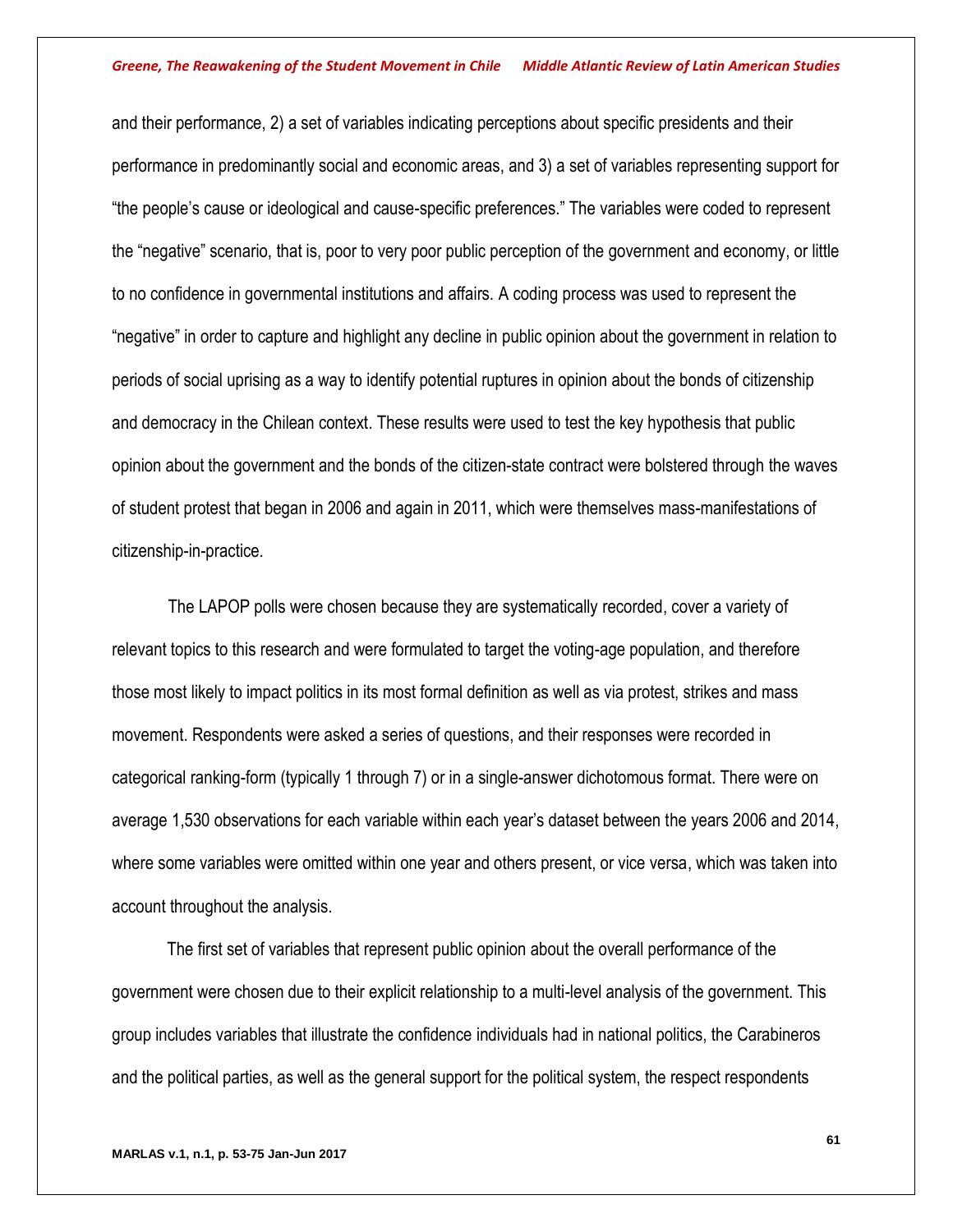have for political institutions, the feeling that the basic rights of the people are protected under the system, and the type of political system preferred (e.g., democracy). These variables were coded as binary variables where a value of one indicated, unless otherwise notified, a negative or highly negative perception of the government, or little to no confidence in governmental institutions and bodies. The only exception is the variable for preferred type of political system where, as a binary variable, a value of one indicates that democracy is the sole-preferred government type. This coding classification was chosen because as a relatively recent transition country, the permanence of democracy and its relation to citizenship continuity and expansion is critical. If, or where, there are ruptures in public opinion toward democracy, and therefore the populous favors instead an authoritarian system, this may indicate not only disenchantment with the way in which the government handles its power but an overall desire to overhaul the political system more generally. The implications for citizenship, especially via protest, in such an instance are potentially problematic and could create tension with the key concepts of this work—i.e. that protest, as discussed within the reach of this research, is a manifestation of citizenship petitioning for revisions and updates to the system rather than an outright denouncement of the state.

The second set of variables was constructed to represent president/person-specific public opinion information, with variables coded to represent the 'negative' outcome. These, when juxtaposed against the broader themes captured in the group-one variables, could be used to identify peak periods of dissatisfaction with the more idiosyncratic elements of the system (current leaders, e.g.) as compared with opinions toward the broader, more fundamental, elements of the political system as is. Lastly, the third set of variables, representing people's preferences, were coded into binary variables to represent the "extremes." For example, the variable representing the respondent's self-classification of ideological tendency graduated from "leftist" to "right-wing" and was coded to represent radically leftist or leftist selfascriptions. The statistical tests conducted utilized two main points of protest within the past 10 years—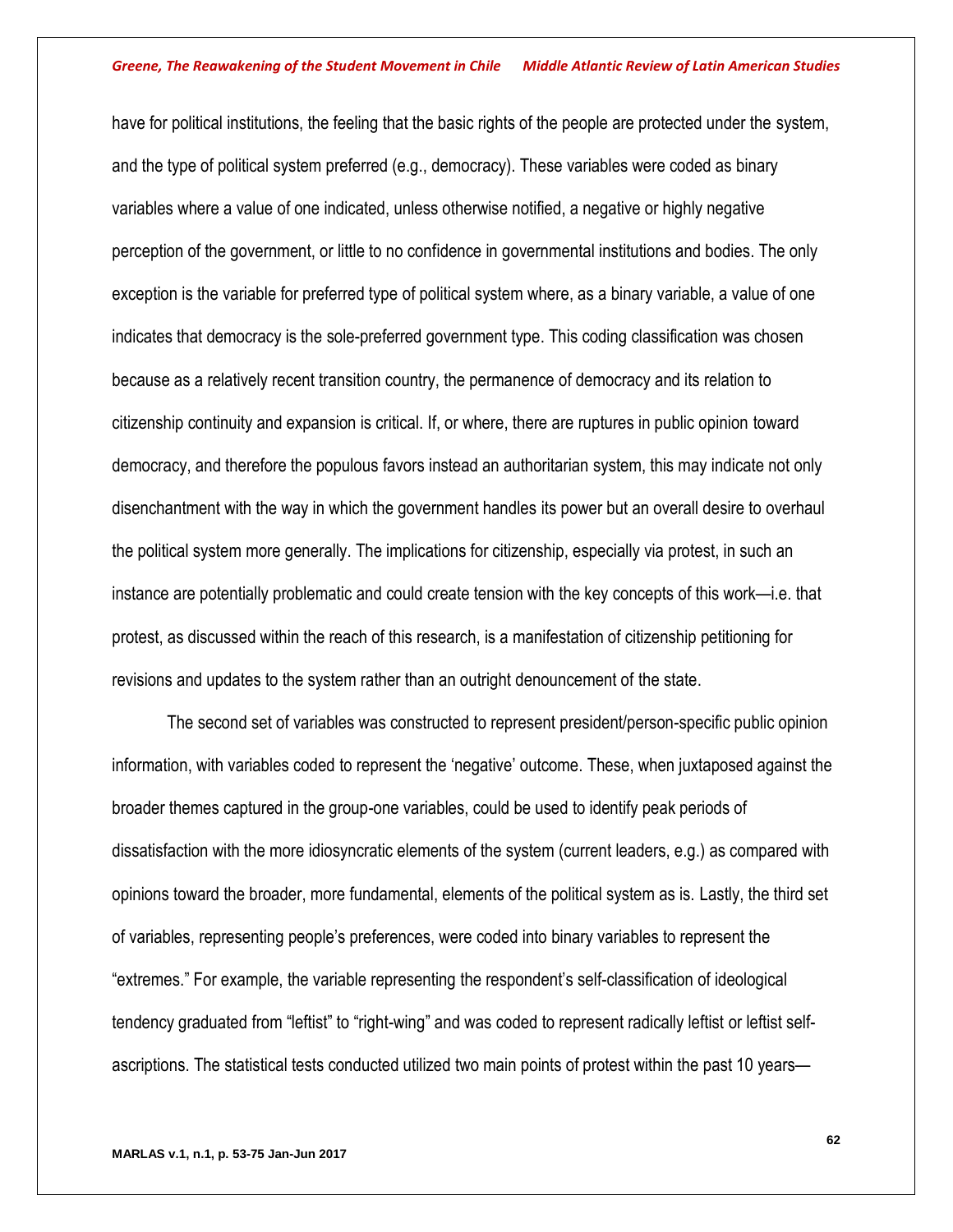2006 and 2011 (2010 due to data availability)—as important potential points of juncture (i.e., as reference years in the logistic regressions). The statistical tests yielded results discussed as year-differentials with respect to these critical years.

Multiple logistic models were run (for each government-perception variable) using the annual data as independent variables in order to determine significant differences (or lack thereof) between years. This model reports outcome coefficients for the predicted model in odds ratios as compared to a reference year. The key reference year was 2006 rather than 2010 for chronological clarity. A logistic regression model was determined as the most appropriate modeling form for this research due to its favorable properties for modeling the probabilistic differences in public opinion across time as compared to a reference year. Furthermore, this method leads to results that are easily interpretable with respect to the research question being examined about the evolution of public opinion surrounding pivotal periods of protest. The results are reported as odds ratios (e.g.,  $e^{\beta_{1(X)}}$ ) and provide information about the likelihood for differences between the included years (as compared to the reference year) among public opinion responses.<sup>2</sup>

First, with respect to the outbreak of the Penguin Revolution, because it was the first social movement of its size since the transition to democracy, I expected that tensions would need to be sufficiently high in order to incentivize such high levels of organization and opposition. Accordingly, I assumed the variables of group one and group two to indicate high levels of dissatisfaction and distrust of the government and president in 2006, respectively. Due to the way in which the model was set up, and due to the lack of data for years before 2006, the Penguin Revolution case was considered in comparison to later years. Nevertheless, these estimations still provide important information about the general trends of public opinion surrounding citizenship and the potential merits of protest. Furthermore, I expected that

 $\overline{a}$ 

<sup>&</sup>lt;sup>2</sup> See Appendix for full list of predicted models.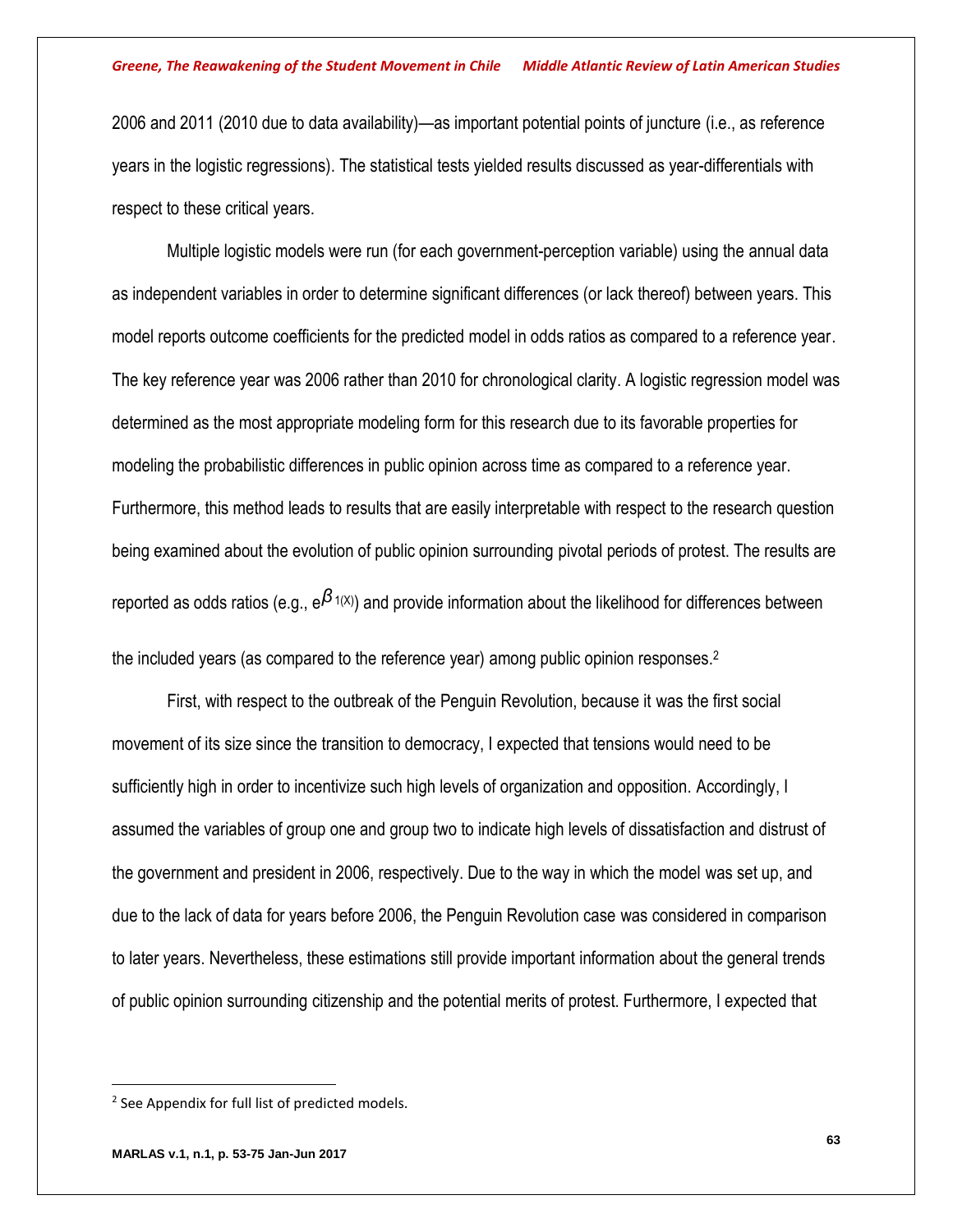the variables for set 3 (that represent popular support for the social movement and other individual-level preferences) would show limited support of, or maybe opposition to, the student movement—the first of its kind since the return to democracy.

With respect to the 2011 protests (2010 or 2012 data due to availability), one could similarly expect high levels of dissatisfaction for variables in set 1 and set 2, which may be the key underlying factors that precipitated the desire to organize and petition the government through protest. However, due to achievements toward greater cooperation between the key stakeholders, it is likely that the data indicate lower levels of dissatisfaction in set one in later years than those observed in 2006. Additionally, because protests in 2006 initiated the process of re-incorporation of mass movements into societal "norms," expectation was to see results that indicated greater support for protest of this kind (set 3 variables) by the populace across time.

*Public Opinion (e.g., confidence in the national government) =*  $\beta_{w2}$  *+*  $\beta_{w3}$  *+*  $\beta_{w4}$  *+*  $\beta_{w5}$ 

\_\_\_\_\_\_\_\_\_\_\_\_\_\_\_\_\_\_\_\_\_\_\_\_\_\_\_\_\_\_\_\_\_\_\_\_\_\_\_\_\_\_\_\_\_\_\_\_\_\_\_\_\_\_\_\_\_\_\_\_\_\_\_

*Where yr1 (2006) is the reference year, yr2 represents 2008, yr3 represents 2010, yr4 represents 2012 and yr5 represents 2014*

## *Results*

Findings (Table 1, Appendix) were consistent with the hypotheses concerning the public perceptions of the government in 2006, as discussed above. Furthermore, to some extent the results confirmed the argument that although protest erupted in light of dissatisfaction, the overall levels of trust and confidence in Chilean institutions and government have in general improved across the sample. With respect to the set of variables representing public opinion of the government, the odds of a respondent reporting to have little to no respect for political institutions was 28% lower in 2010 than it was in 2006, making 2006 the nadir point of having little respect for institutions for the entire 2006–2014 period, ceteris paribus. Furthermore, the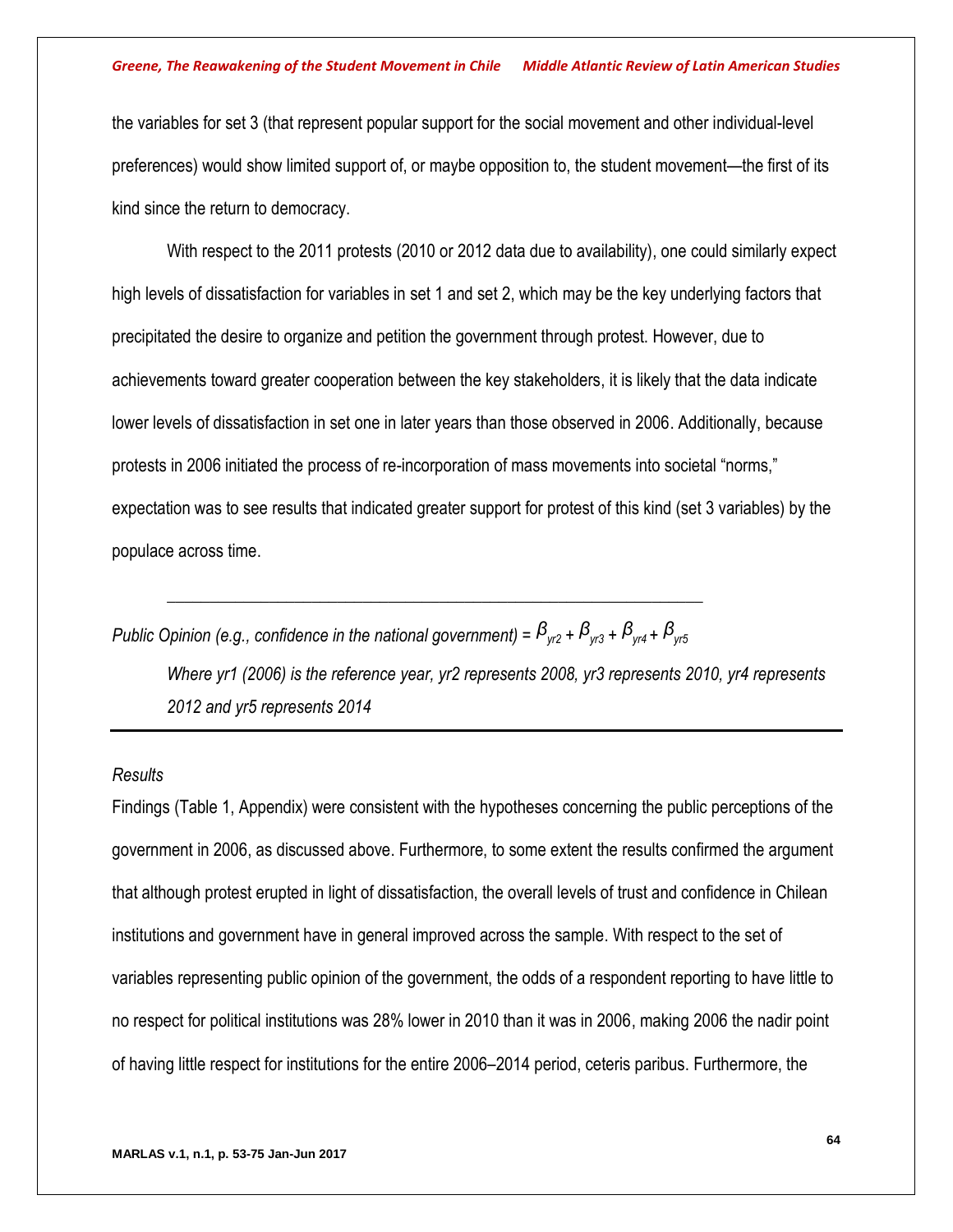odds of a respondent reporting that s/he does not feel that basic rights are protected under the political system was 39.1% and 20.34% lower in 2010 and 2014, respectively, than it was in 2006. Similar findings were reported for the measure of one's inclination to think that others should support the political system and one's confidence in the Carabineros. Overall, there seems to be a substantial difference between responses in 2006 and those in later years (2010–2014), signaled by high significance levels across all variables (with the exception of a respondent indicating to have little to no confidence in political parties, which was not statistically different from the 2006 values). Ultimately, the results suggest overwhelming and across-the-board dissatisfaction with the functioning of the political institutions and the government in 2006, which improved in later accounts across the sample, despite the persistence of protest, but perhaps related to the progress made in enlarging and updating the existing understanding of citizenship rights and norms.

Also important to understanding the evolution of public opinion as explained here is the governmental response or lack thereof to the outbreak of protest. In response to the first round of protests, President Bachelet's delayed and lackluster<sup>3</sup> response was to establish a presidential commission with a focus on student participation and input on education. The ultimate goal of this commission was to address the nation's legal framework for education and the funding and creation of government agencies that would supervise the quality and financing of education in the future (Christensen 2014). After multiple tedious rounds of negotiation with then Minister of Education**,** the government agreed to various additional reforms. <sup>4</sup> This particular government response was paramount to the evolution and expansion of both protest—in practice and in its aims—and as a precedent for the governmental response to these mass

 $\overline{a}$ 

<sup>&</sup>lt;sup>3</sup> On May 19: students occupy high schools to "encourage" Michelle Bachelet to "address the movement and the general issue of education in her speech to the nation…she failed to do so." … May 29: the Minister of Education "finally announced his willingness to negotiate in a meeting" and instead sends his sub-secretary. These events, among others, led to the coordination of the "largest nationwide strike to date," which *finally* inspired a response by recent president, Michelle Bachelet (Bakamjian 2009: 7).

<sup>4</sup> College admission exams for free to students within the bottom four socioeconomic quintiles, gradual work to reform and replace the LOCE with a new education law.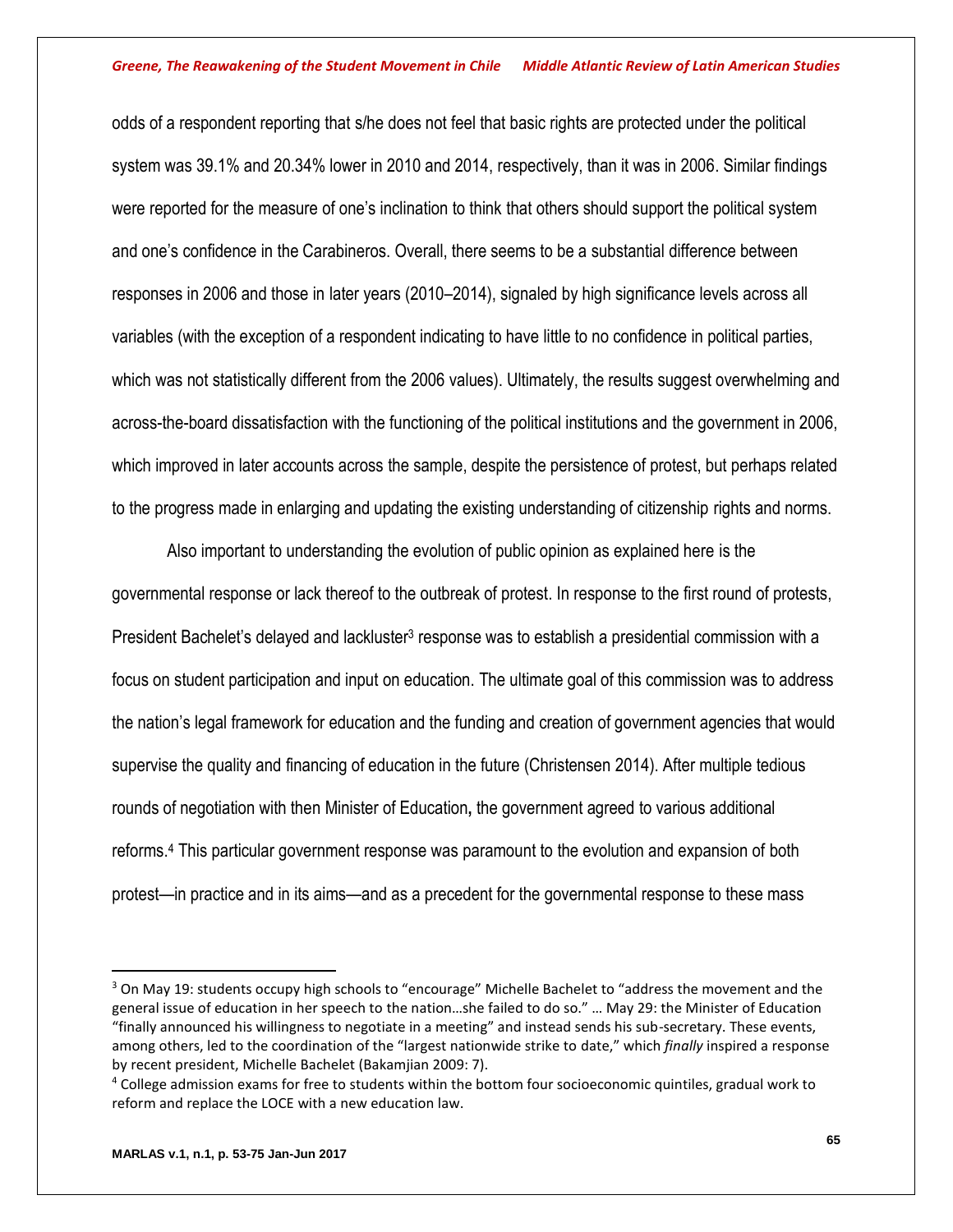movements in the future. Protest, as an abrupt and overt act of civil defiance, was not brutally suppressed and the eventual cooperation by the two vested parties, despite its deficiencies, highlighted a mutual recognition that the current format of citizenship was insufficient and needed to be addressed. President Bachelet did not succumb to the regeneration of memories of social chaos that this type of manifestation was linked to; rather, she and her government slowly worked to cooperate with the student movement and to foster a revitalization of civil society by promising change and social advancement. These decisions may, in part, explain the improved trust in the government and in its systems, that is observed in the data and persisted through 2010 (statistically significant likelihood for stronger confidence and support for the current political system and for governmental bodies as compared to 2006) despite the transition of power to an opposition political party.

The findings associated with the perception of President Piñera and the 2011 student protest provide an interesting example of the ways in which protest and peak levels of dissatisfaction with the current president and policies did not undermine the perception of confidence in the current political system's structure in Chile during the years studied. As an explicit example, in 2012, respondents largely lacked confidence in the president and in some of the economic policies, but continued perceive that their rights were protected under the current political system as compared to responses in 2006. Moreover, respondents were more likely in 2012 as compared to 2006 to support protest, signaling its reincorporation to the norms of "citizenship" as perceived by the masses. The simultaneity of these statistics signal that public opinion of the bonds of citizenship under the existing democratic system improved despite the outbreak and persistence of protest, and in fact in conjunction with stronger approval for protest.

Ultimately, the 2011 student movement led to negotiations between the Piñera administration and the leaders of the student movement. The precedent was set by Piñera's predecessor with the Penguin Revolution and it seemed that the students would allow nothing less than this recognition. The transition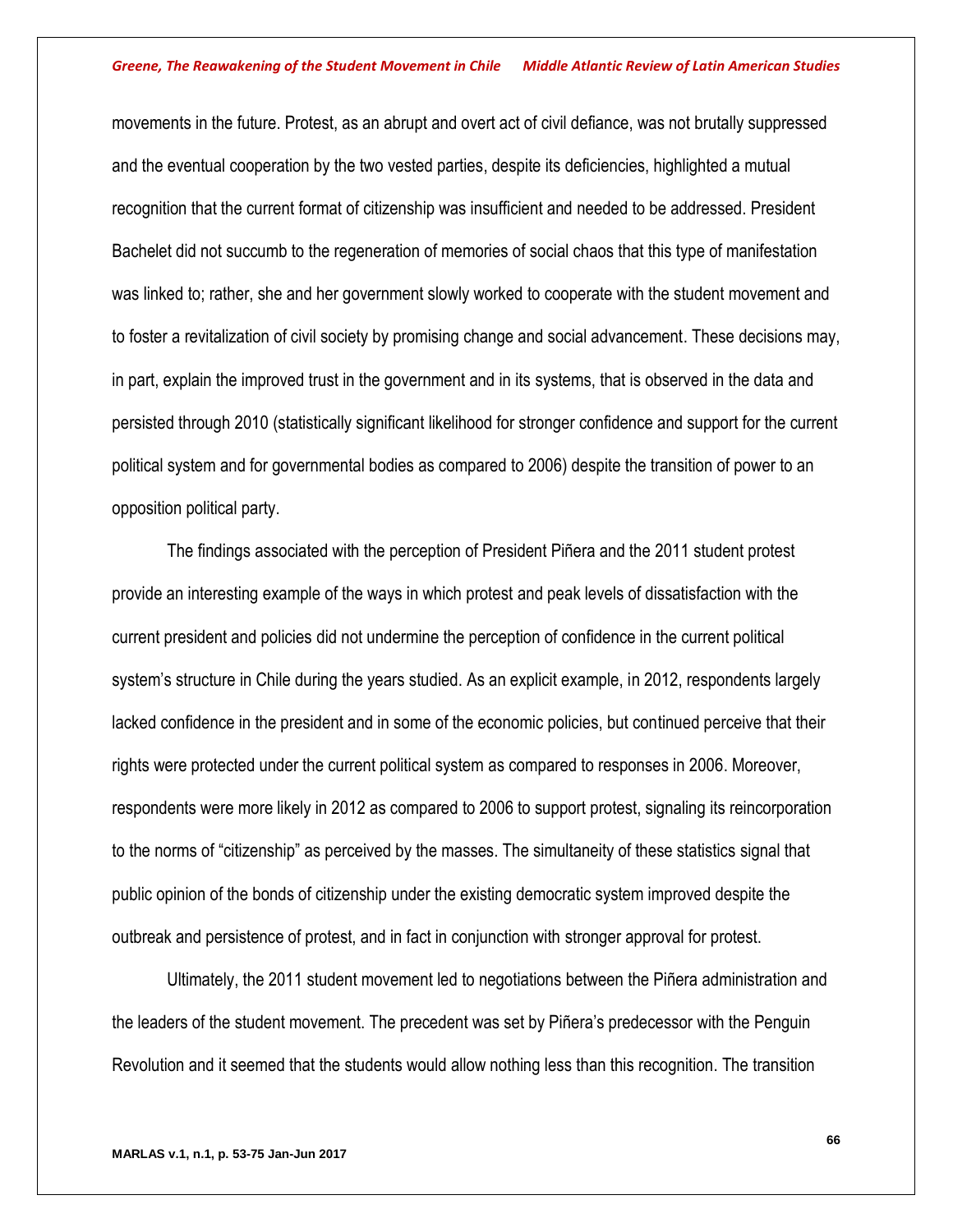from protest to open negotiation between the movement's leaders and the president was described as a "positive response…related to political, legal, and social rights" (Ortiz 2013: 37). Furthermore, the cooperation between the government and the student movement leaders illustrated that the social contract was maintained, and the reach and definition of citizenship improved upon—bolstered by data on confidence in both the political system and in the student movement.

At the same time, however, there is some indication that although the accumulated findings present a rather optimistic picture of the evolution of public opinion related to the bonds of citizenship in Chile and the place of protest, there are also findings that suggest that the future of Chilean protest is less positive and productive. Specifically, while support for legal manifestations increased statistically significantly in the years following the Penguin Revolution, so too did support for violent manifestations which in fact increased more than the support for legal avenues in a consistent manner from 2008 through 2014 in comparison to 2006 levels. Furthermore, and potentially more problematic, are data indicating that support for democracy was significantly lower in 2014 than in 2006. If these trends continue into the future and negatively influence other opinions about government and the current system, an escalating protest climate and lack of confidence in democracy as a political system that responds to these petitions could instead fracture the citizen bond with the state. This statistical finding along with media reports about the way in which the student movement is "radicalizing" indicate the need for continued monitoring of public opinion, especially where the use of data is becoming increasingly important for the steering of state policy (Slattery 2015).

## **Conclusions**

This evaluation of public opinion about the bonds of citizenship and democracy through the lens of public opinion polls indicates that citizenship has expanded, and bonds strengthened, surrounding periods of protest, and in some capacity in response to protest. The "new" wave of protest in Chile was momentous in that it represented a resurgence of a more active form of citizenship following years of de-politicization.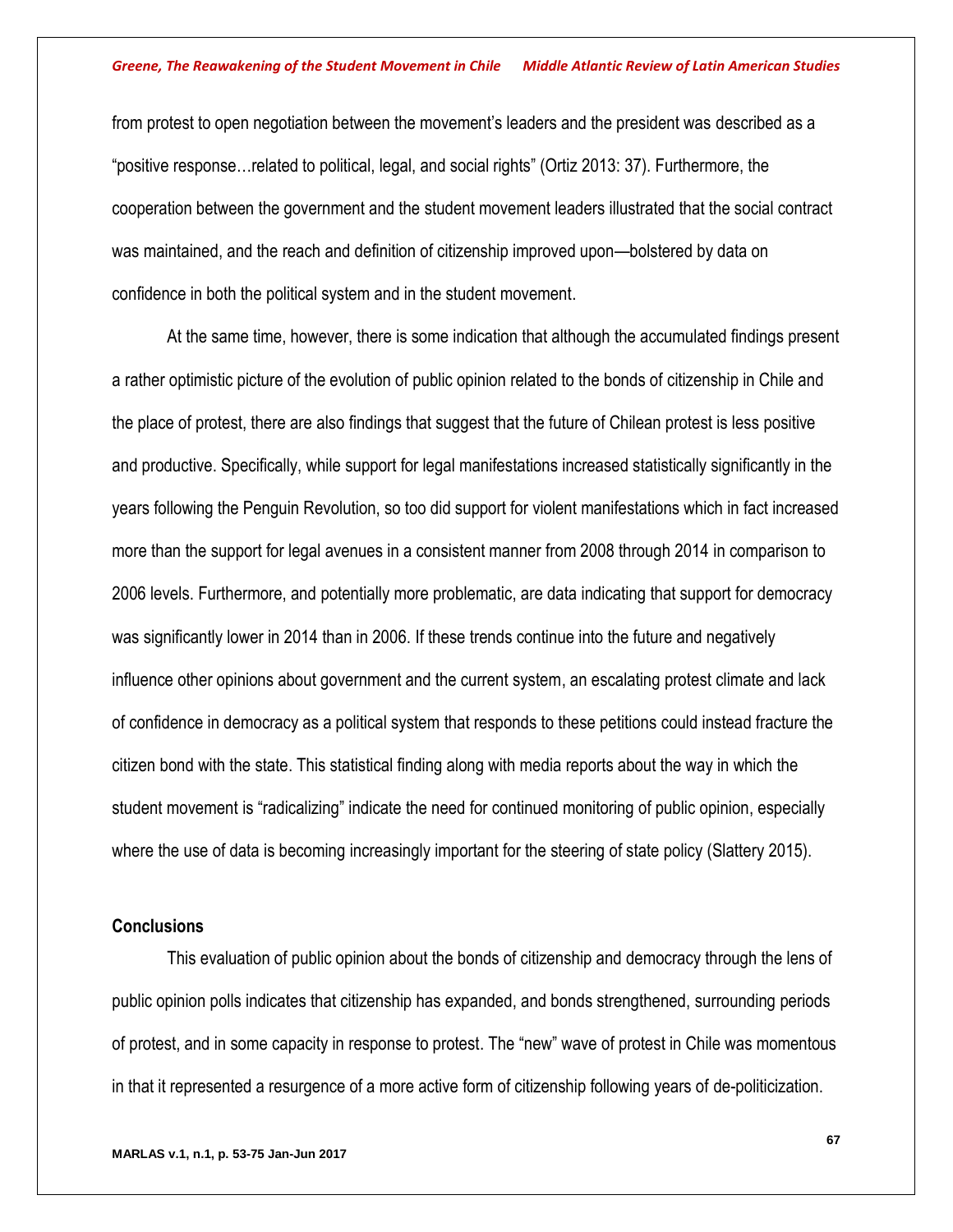Although the first mass protest in 2006, when used to compare responses in 2008 and 2010, can be characterized through public opinion polls by peak-levels of dissatisfaction across various measures of distrust in government institutions and dissatisfaction with the way in which the country was moving, the steps taken by the Bachelet administration to address the plight of the movement would prove momentous in the long run. Protest began to be recognized as a viable tool for the people to petition the government for policy changes without it necessarily signaling an impending crisis, and a tool for the government to interact and self-acquaint with the desires of the masses and the social climate. This can be noted in the slow progression toward acceptance and support for protest and the simultaneous improvement in perceptions of the government and system more generally as described through public opinion polls. Additionally, instead of protest solely breaking out at the peak of tensions, as in 2006, protest was utilized as leverage by the Student Movement in order to ensure accountability of the government to the promises that were made (as was the case in the Marcha de las Marchas).

Ultimately, citizenship has expanded and updated in important ways in Chile over the past 10 years, which can be tracked and analyzed through the evolution of opinion about these bonds of citizenship and democracy as documented in public opinion polls*.* Further examining this topic will reveal important information regarding the continuation of these trends in the Chilean context. The data and discussion here within indicate that protest in Chile has been more proactive in recent years, that protest has gained support as a viable mechanism to practice citizenship and petition the government for change, and simultaneously, that support for and trust in the government and its various political arms has also improved across time. However, statistical findings from the final year in the sample (2014) present the possibility for puzzling trends going forward. These latter findings indicate that preference for democracy has declined and that support for violent means of protest have increased. Therefore, it is important to continue monitoring and analytically testing public opinion of various forms of political participation,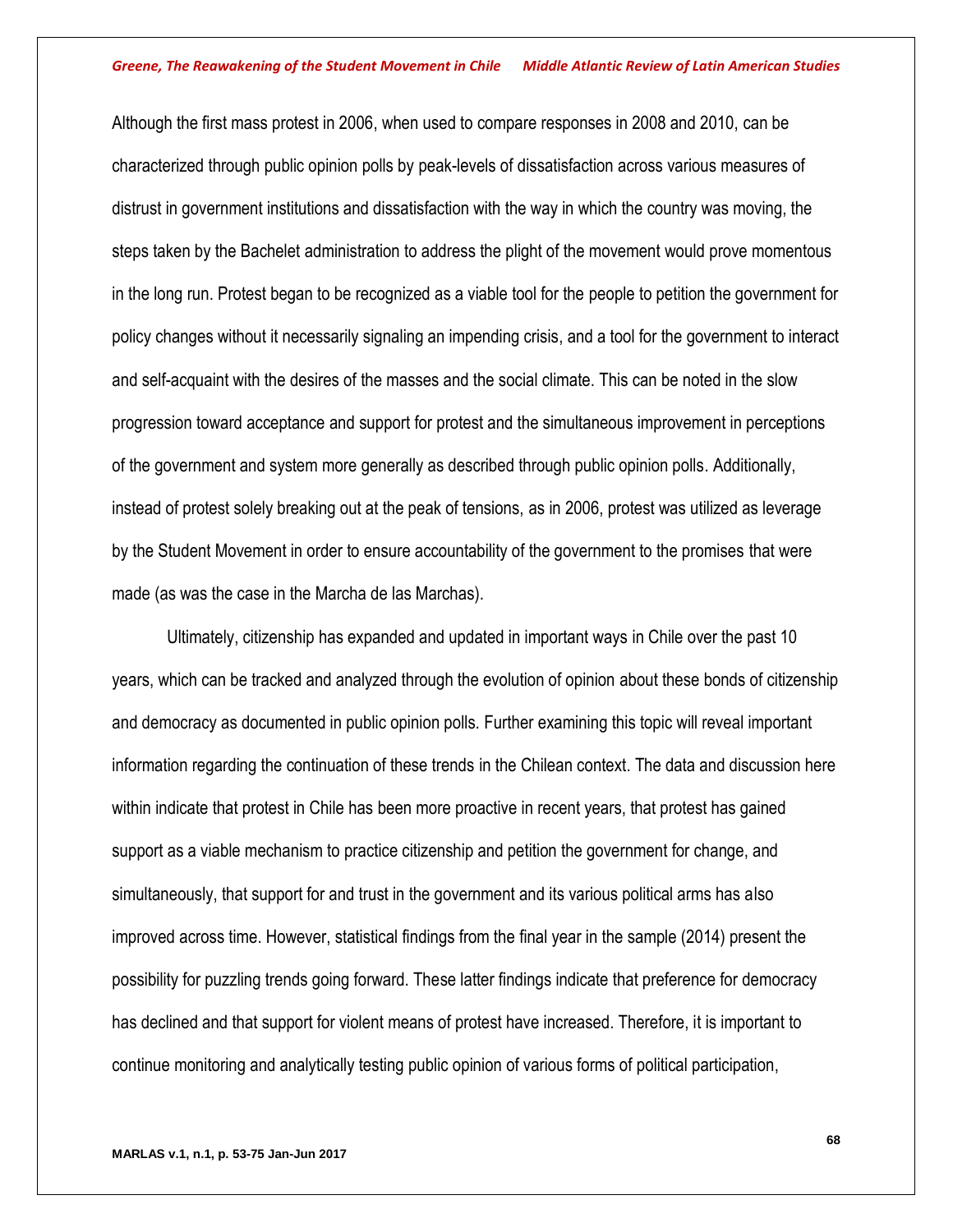particularly protest, as a means of energizing and understanding citizenship in coming years to fully encapsulate how these interact and coexist in the Chilean socio-political fabric.

## **References**

- Alcántara, M 2005 Politics and Society in Latin America at the Start of the New Millennium. *Social Forces,* 83(4): 1659–1670.
- André, R 2012 Higher Education in Chile, at What Cost? *Americas Quarterly,* 6(4). [online access at http://www.americasquarterly.org/Higher-Education-in-Chile-0 last accessed 28 February 2017].
- Avritzer, L 2013 The Crisis of Political Representation and the Emergence of New Forms of Political Participation in Latin America. In: Sznajder, M, Roniger, L, and Forment, C, eds., *Shifting Frontiers of Citizenship: The Latin American Experience.* Leiden: Brill. pp. 219–235.
- Bakamjian, A 2009 *Chile's Penguin Revolution: Student Response to Incomplete Democratization.* Tulane University Dissertation Reports, pp. 1–25.
- Biekart, K 2005 Exploraciones/Explorations: Seven Theses on Latin American Social Movements and Political Change: A Tribute to André Gunder Frank (1929-2005). *European Review of Latin American and Caribbean Studies,* 79: 85–95.

Caviedes, C 1979 The Politics of Chile: A Socio-Geographical Assessment. Boulder: Westview.

- Centro de Estudios Públicos 1996 Estudio Nacional de Opinión Pública. [online access at http://www.cepchile.cl/dms/lang\_2/cat\_443\_inicio.html last accessed 28 February 2017].
- Christensen, J 2014 President Bachelet takes concrete steps to address voter demands following Santiago protests. Washington, United States: The Council on Hemispheric Affairs, pp. 5–7.
- Espinoza, Ó and González, LE 2013 Accreditation in higher education in Chile: results and consequences. *Quality Assurance in Education,* 21(1): 20-38.

Ferretti, D 2013 Chileans for Free Education. *Canadian Dimension,* 47(5): 24–26.

- Foweraker, J and Landman, T. 1997 *Citizenship rights and social movements: a comparative and statistical analysis.* Oxford; Oxford University Press.
- Garretolln Merino, MA 2003 *Incomplete Democracy: Political Democratization in Chile and Latin America.* Chapel Hill: University of North Carolina Press.
- Geer, JG 2004 *Public Opinion and Polling around the World: A Historical Encyclopedia.* Santa Barbara: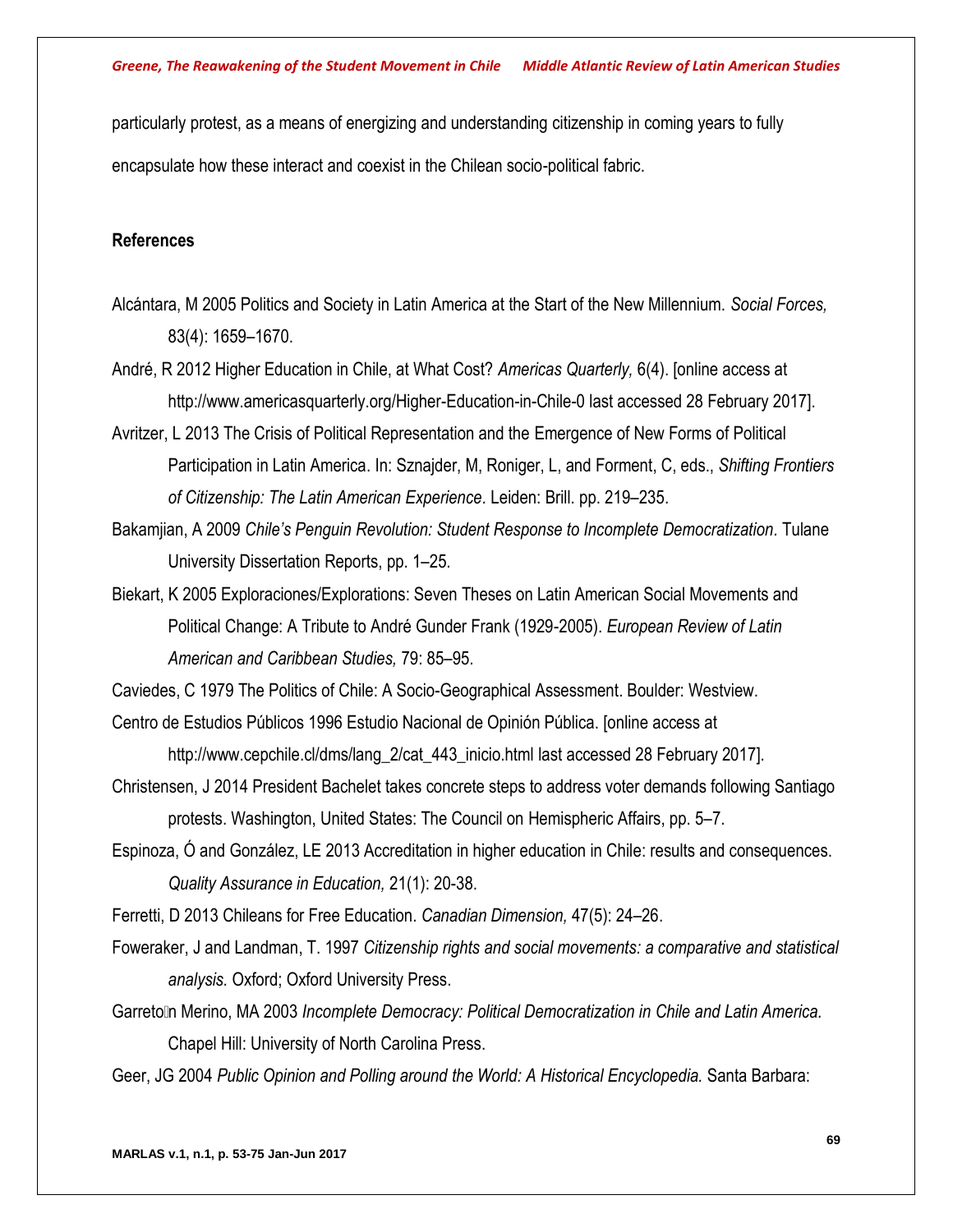ABC-CLIO.

- Hennessy, A 1972 The New Radicalism in Latin America Students. *Journal of Contemporary History,* 7(1/2): 1–26.
- Latin American Public Opinion Project and LAPOP dataset. Americas Barometer. [online access at http://datasets.americasbarometer.org/database-login/usersearch.php?merged=yes last accessed 28 February 2017].
- Liebman, A, Walker, KN and Glazer, M 1972 *Latin American University Students: A Six Nation Study.* Cambridge: Harvard University Press.
- Machado, F, Scartascini, C, and Tommasi, M 2011 Political Institutions and Street Protests in Latin America. *Journal of Conflict Resolution,* 55(3): 340–365.
- McSherry, JP and Molina, RM 2011 Chilean Students Challenge Pinochet's Legacy. *NACLA Report on the Americas,* 44(6), 29–34.
- Milanich, NB, Hutchinson, EQ, and Kluboch, TM 2014 *The Chile Reader: History, Culture, Politics.* Durham: Duke University Press.
- Moseley, M and Layton, M 2013 Prosperity and Protest in Brazil: The Wave of the Future for Latin America? *Americas Barometer Insights,* 93: 1–8.
- Ortiz, I, Burke, S, Berrada, M, and Cortes, H 2013 World Protests 2006–2013. Initiative for Policy Dialogue, pp. 1–89.
- Petras, J and Veltmeyer, H 2011 *Neoliberalism and the Social Movements: Mobilizing the Resistance. In: Social Movements in Latin America.* Palgrave Macmillan. pp. 79–117.

Schneider, CL 1995 *Shantytown Protest in Pinochet's Chile.* Philadelphia: Temple University Press.

Scott, R 1968 Student Political Activism in Latin America. *Daedalus,* 97(1): 70–98.

- Slattery, G 2015 Chile's Emboldened Students Back on Streets to Defy Government. Reuters, June 25 [online access at http://www.reuters.com/article/us-chile-education-marchidUSKBN0P52OZ20150625 last accessed 28 February 2017].
- Sznajder, M 2013 Citizenship and the Contradictions of Free Market Policies in Chile and Latin America. In: Sznajder, M, Roniger, L, and Forment, C, eds., *Shifting Frontiers of Citizenship: The Latin American Experience.* Leiden: Brill. pp. 411–429.
- Turner, BS 2013 Four Models of Citizenship: From Authoritarianism to Consumer Citizenship. In: Sznajder, M, Roniger, L, and Forment, C, eds., *Shifting Frontiers of Citizenship: The Latin American Experience.* Leiden: Brill. pp. 55–80.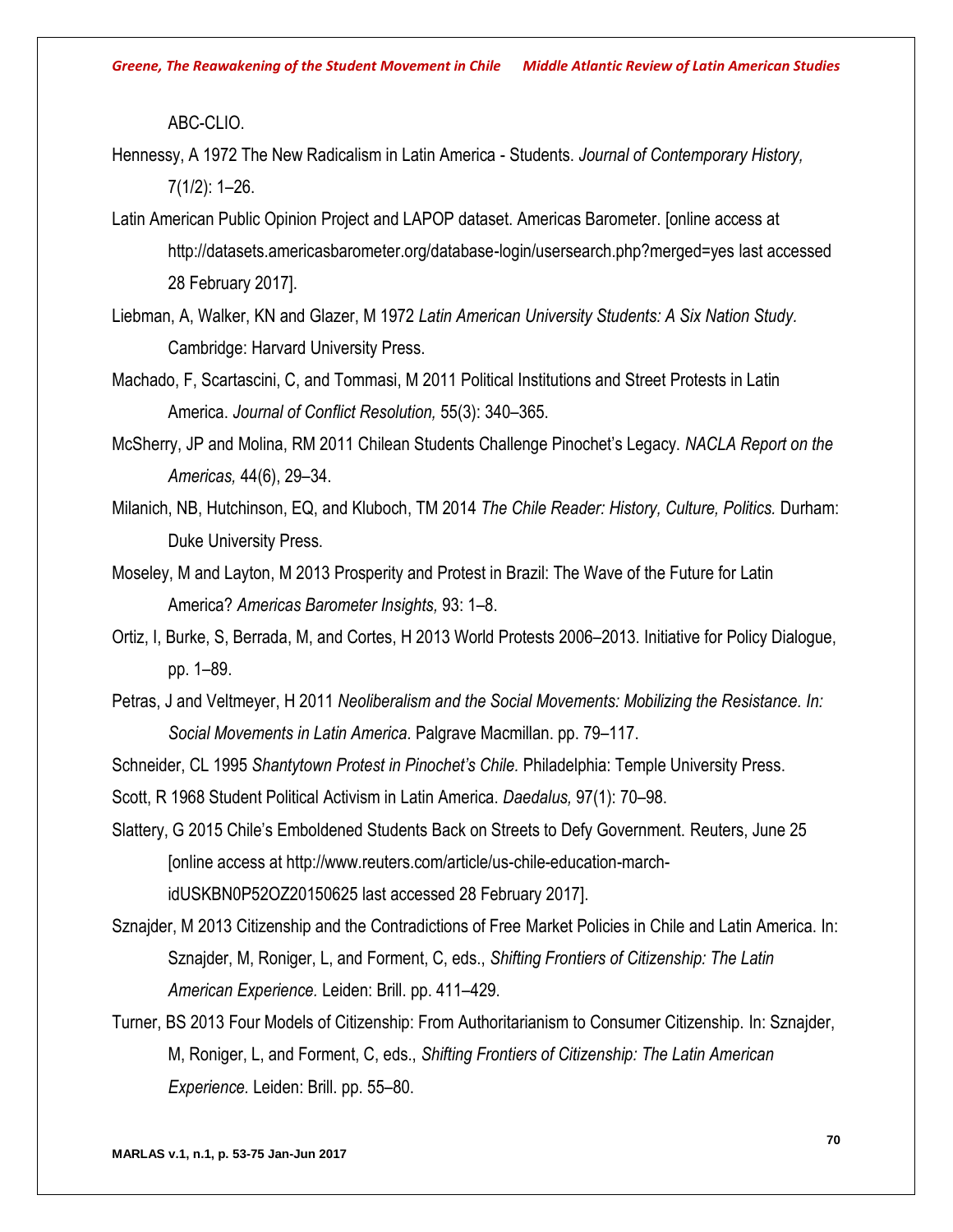- Van der Ree, G 2011 Citizenship "from Above"? The Case of Chile, 1964–2010. *European Review of Latin American and Caribbean Studies,* 10(90): 23–38.
- Whitehead, L 2013 Alternative models of Democracy in Latin America. In: Sznajder, M, Roniger, L, and Forment, C, eds., *Shifting Frontiers of Citizenship: The Latin American Experience. BBB* Leiden: Brill. pp. 23–40.

## **Appendix:**

## Trended, observational data:

*Variable Group 1: Overall Public Perceptions about the Government*



A. Public Perception that the Economic Situation of the Country is Poor or Very Poor

*Variable Group 2: Public Opinion about a Specific President*

A. Disapproval of the President's Managing of Politics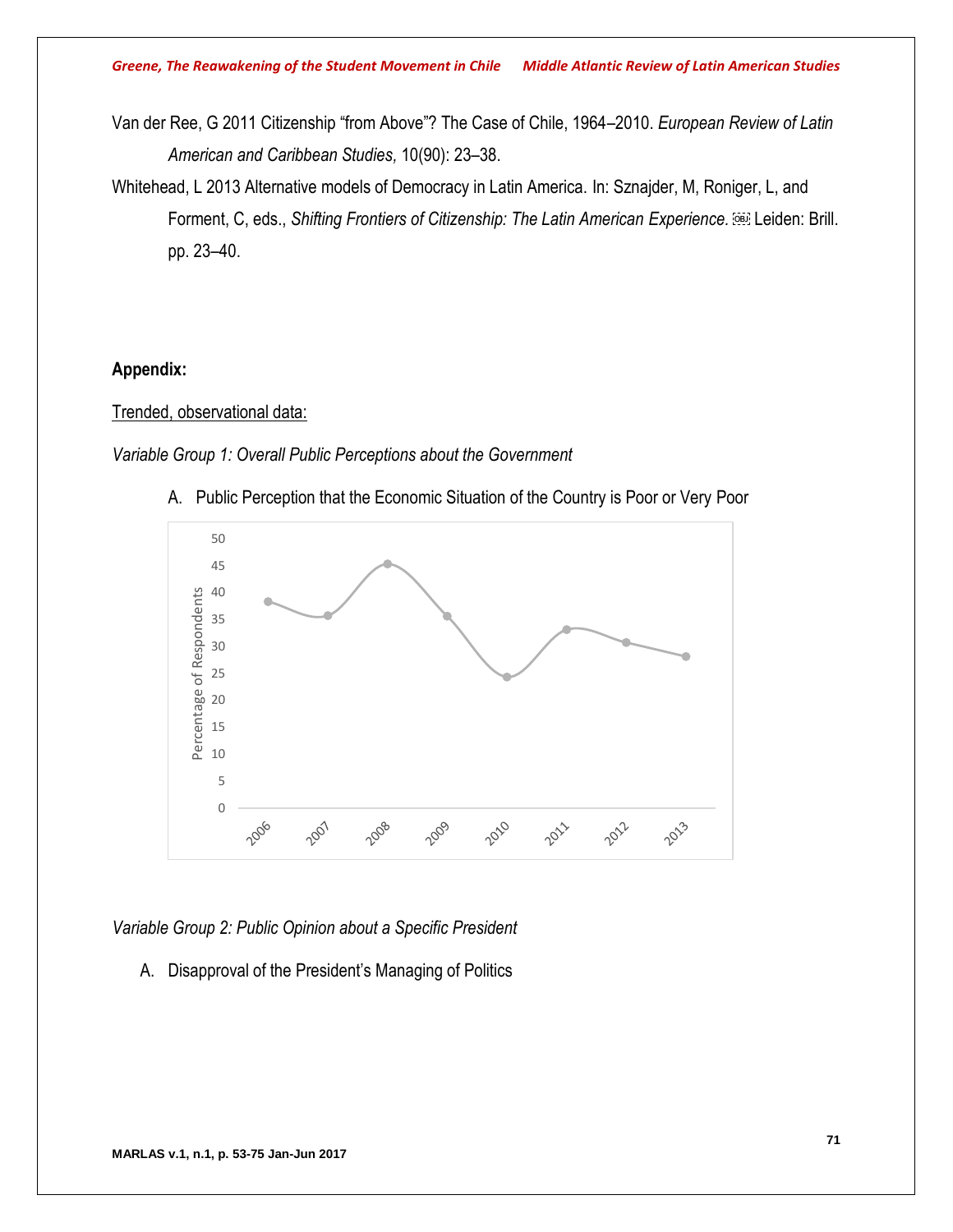

## B. Political Party Approval Rating



*Variable Group 3: Area-Specific Variables*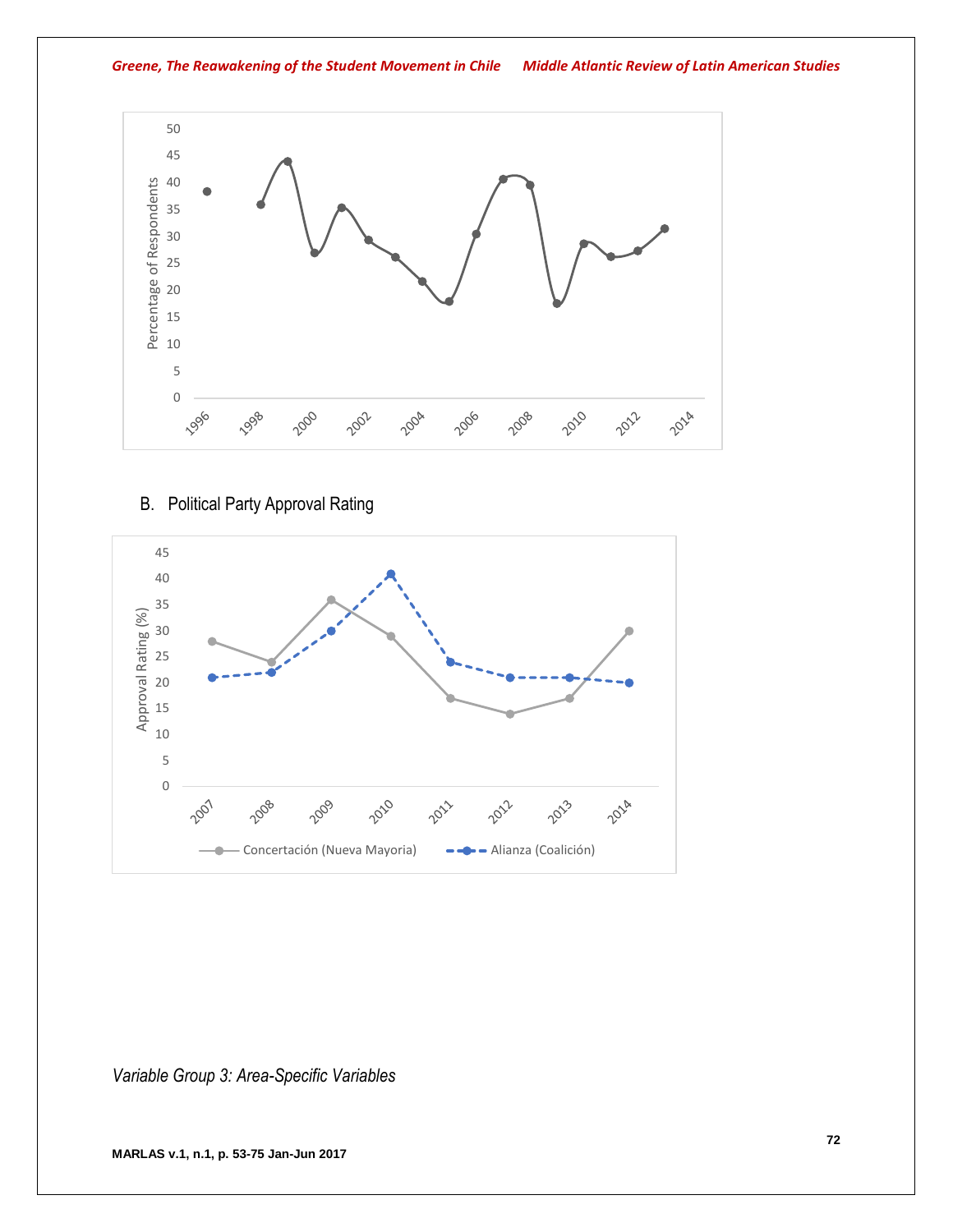

# A. Respondents' Top Three Concerns with Trends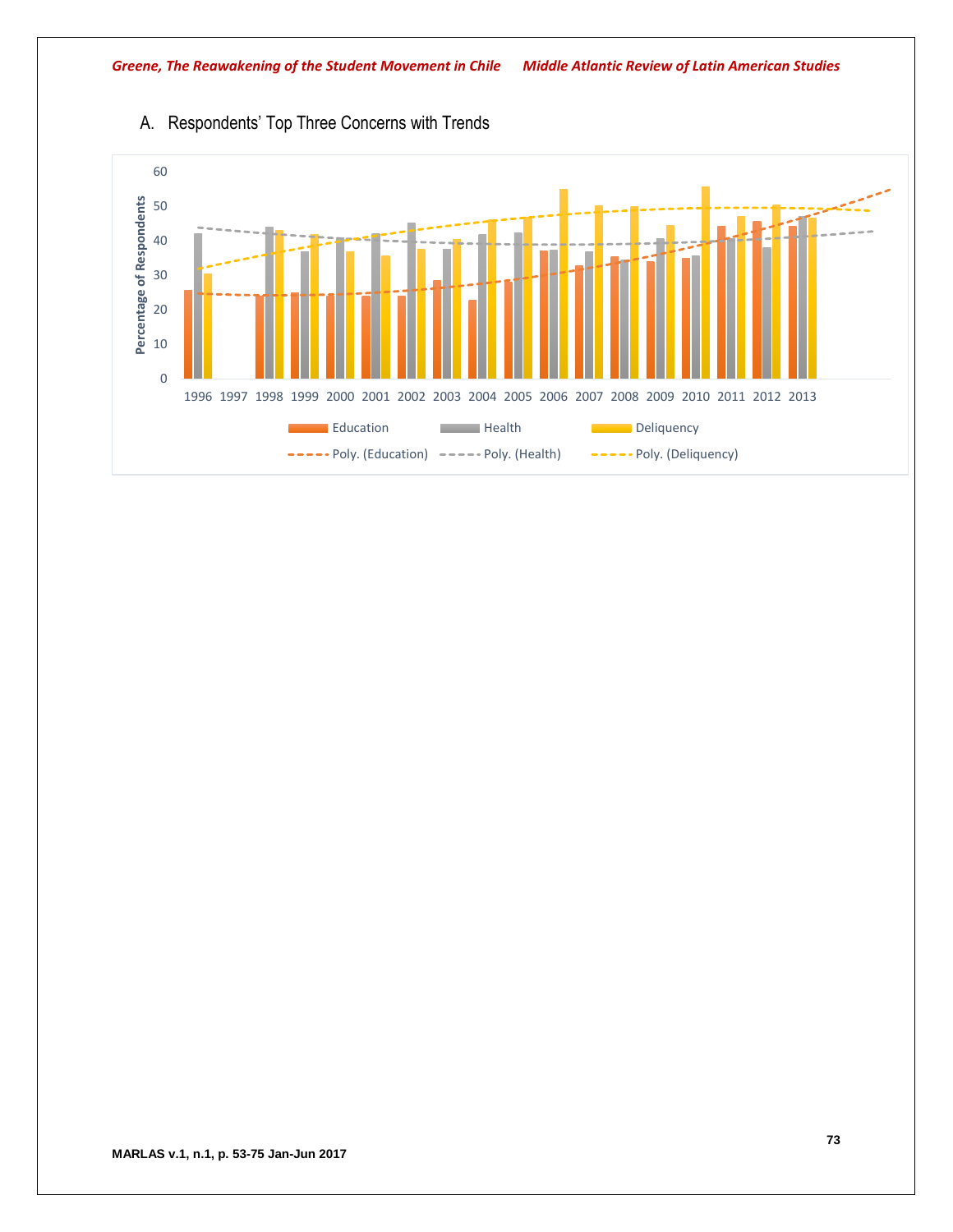| <b>Variable</b>   | <b>Yr2 (2008)</b>                   | <b>Yr3 (2010)</b>       | Yr4 (2012)         | <b>Yr5 (2014)</b>      |
|-------------------|-------------------------------------|-------------------------|--------------------|------------------------|
| Respinstit        | Variable Group 1<br>.9094165 (.196) | .7291896 (.000)***      | .9484745 (.467)    | 1.004378 (.952)        |
| <b>Basicright</b> | .9153805 (.229)                     | .6093451 (.000)***      | .7965595 (.002)*** | .974486 (.723)         |
| Supportsyst       | 1.14972 (.068)                      | .7110214 (.000)***      | 1.095254 (.208)    | 1.022173 (.762)        |
| Confjustice       | .7656384 (.001)***                  | .6348998 (.000)***      | .7233822 (.000)*** | $1.022173$ $(.007)$ ** |
| Confnatlgov       | 1.129715 (.095)*                    | .0509568 (.000)***      |                    |                        |
| Confcarabin       | .9548083 (.554)                     | .7250254 (.000)***      | 1.041178 (.600)    | 1.032163 (.681)        |
| Confpolpart       | .9114741 (.239)                     | .9014815 (.172)         | 1.015386 (.847)    | 1.477482 (.000)***     |
| Typegovpref       | .6228873 (.000)                     | 1.296006 (.001)         | .997295 (.997)     | .7931217 (.003)***     |
|                   | Variable Group2                     |                         |                    |                        |
| Currcombpov       | .98445522 (.841)                    | $.178682$ $(.000)$ ***  | 1.635513 (.000)*** | .9421464 (.445)        |
| Currcombunemp     | .8021449 (.003)**                   | $.1567207$ $(.000)$ *** |                    |                        |
| Confpres          | 1.380404 (.003)**                   | .7360615 (.008)**       | 3.490563 (.000)*** | .6941357 (.003)**      |
|                   | Variable Group 3                    |                         |                    |                        |
| Educmainprob      | .5548598 (.002)***                  | .4983105 (.000)***      | .9902162 (.952)    | 1.743893 (.000)***     |
|                   | .6119284 (.000)***                  | .6628036 (.000)***      | .9442654 (.485)    | .3605381 (.000)***     |

**Table 1** Regression outcomes; Odds Ratios from estimation of the model: Predicted (public opinion variable<sup>5</sup>) = e $\beta$ (yr2) + e $\beta$ (yr3) + e $\beta$ (yr4) + e $\beta$ (yr5)

5 See next table for **description** of variable coding and variable names.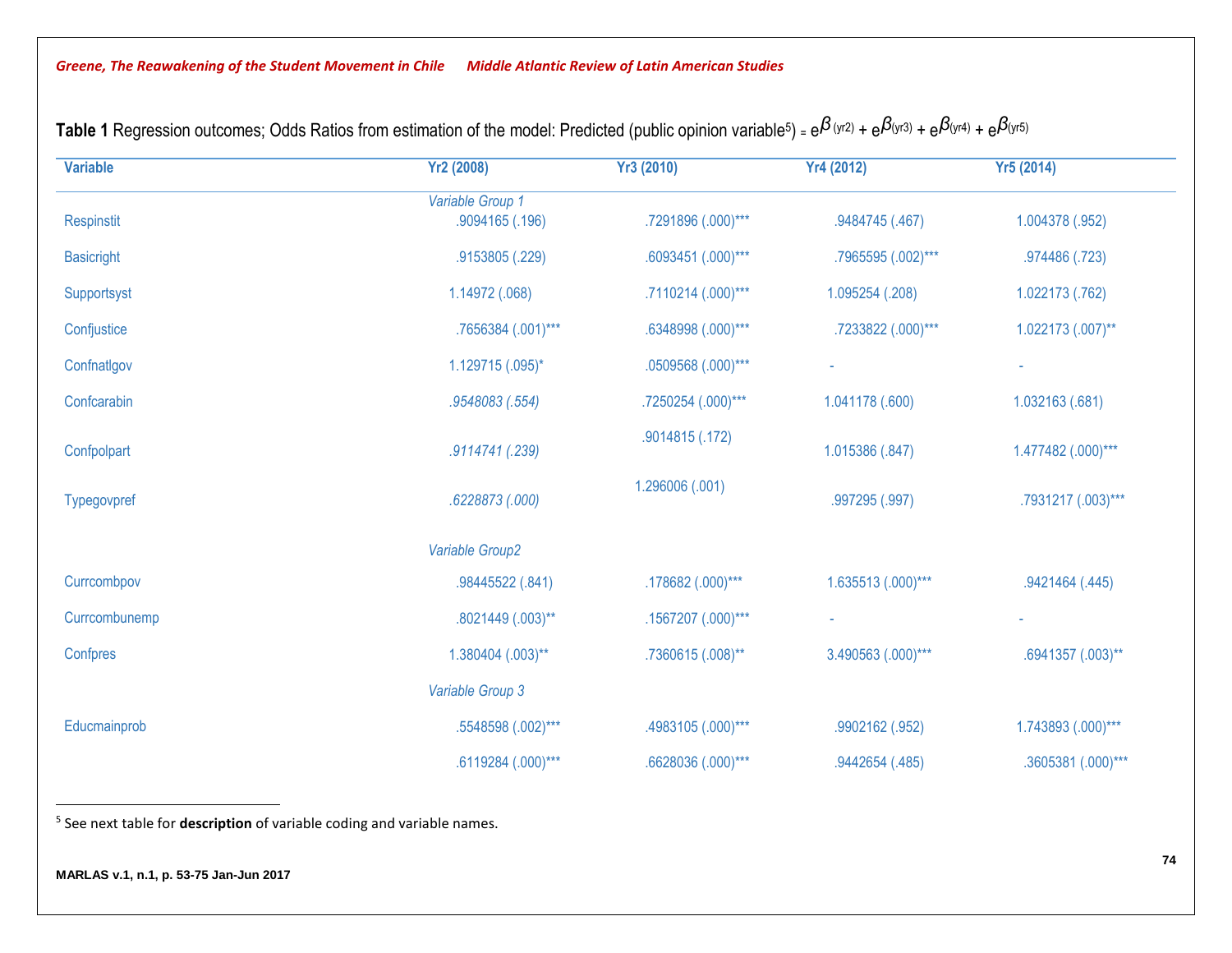| <b>Greene, The Reawakening of the Student Movement in Chile</b><br>Poltendency<br>$\sim$ | <b>Middle Atlantic Review of Latin American Studies</b><br>.7542087 (.000)*** | $1.264285$ $(.002)$ ** | .9582646 (.558)    |
|------------------------------------------------------------------------------------------|-------------------------------------------------------------------------------|------------------------|--------------------|
| -<br>Supplegalmanif                                                                      | 3.04262 (.000)***                                                             | 2.348882 (.000)***     | 2.130578 (.000)*** |
| Suppmanifviol                                                                            |                                                                               |                        |                    |
|                                                                                          |                                                                               |                        |                    |

*Source:* **Latin America Public Opinion Project, 2006–2014**